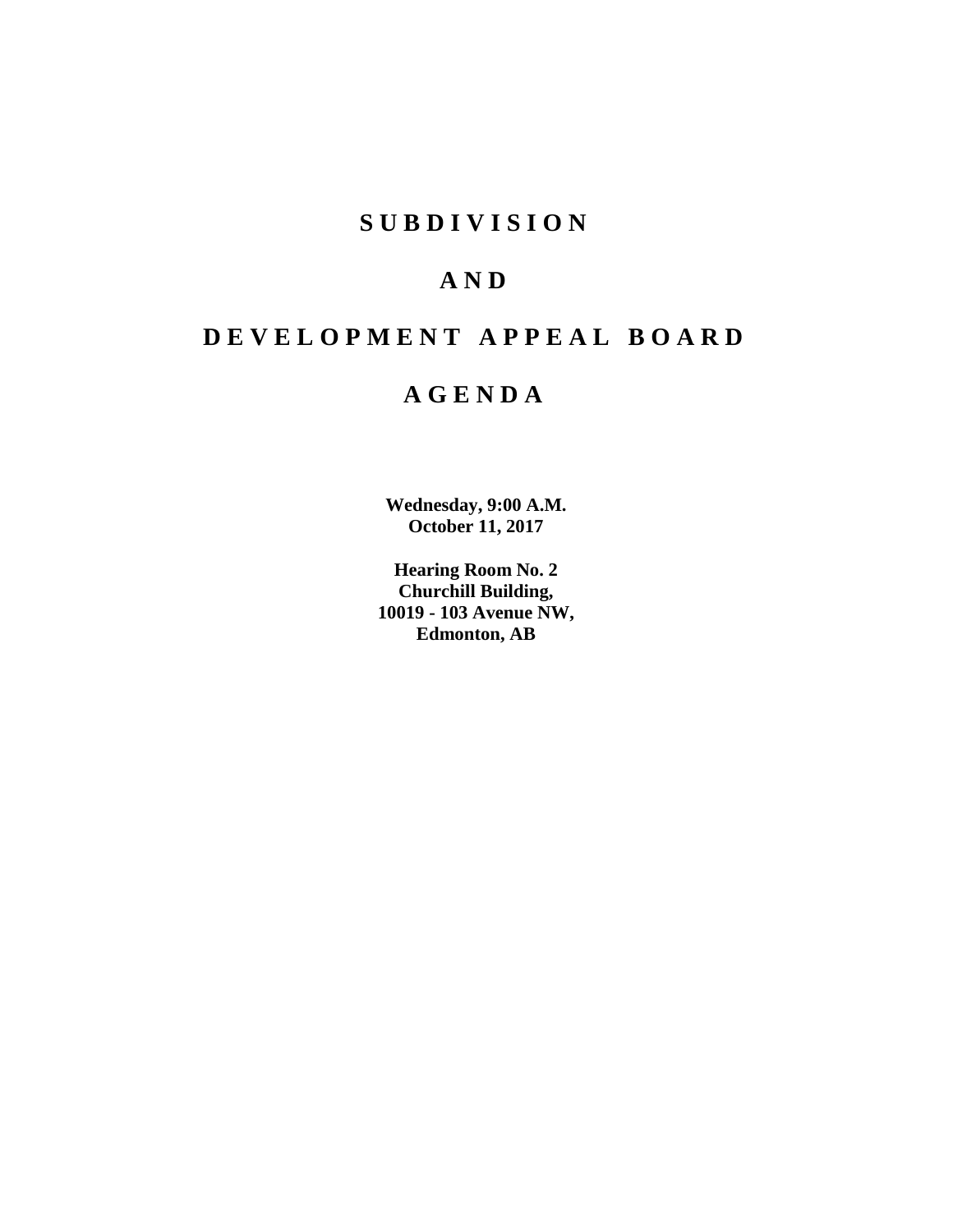## **SUBDIVISION AND DEVELOPMENT APPEAL BOARD HEARING ROOM NO. 2**

| I            | 9:00 A.M.                        | SDAB-D-17-181 |                                                                                                                                                                                                        |
|--------------|----------------------------------|---------------|--------------------------------------------------------------------------------------------------------------------------------------------------------------------------------------------------------|
|              |                                  |               | To construct a Semi-detached House with<br>Unenclosed Front Porches, fireplaces, rear<br>uncovered decks, and to demolish a Single<br>Detached House and Accessory Building (rear<br>detached Garage). |
|              |                                  |               | 10440 - 154 Street NW<br>Project No.: 257004199-001                                                                                                                                                    |
| $\mathbf{I}$ | 11:00 A.M.                       | SDAB-D-17-182 |                                                                                                                                                                                                        |
|              |                                  |               | To construct a two-Storey Accessory Building<br>(main floor Garage 6.40 metres by 11.58 metres,<br>second floor Garage Suite with balcony 6.70<br>metres by 11.58 metres).                             |
|              |                                  |               | 8611 - 221 Street NW<br>Project No.: 258156445-002                                                                                                                                                     |
|              |                                  |               |                                                                                                                                                                                                        |
| Ш            | <b>TO BE RAISED</b><br>1:30 P.M. | SDAB-D-17-136 |                                                                                                                                                                                                        |
|              |                                  |               | To demolish an existing Freestanding Off-<br>premises Sign (existing without permit) and<br>install a Freestanding Minor Digital Off-<br>premises Sign (single-sided facing south east).               |
|              |                                  |               | 8715 - 109 Street NW<br>Project No.: 237601282-001                                                                                                                                                     |
|              | <b>NOTE:</b>                     |               | Unless otherwise stated, all references to "section numbers" refer to<br>the authority under the Edmonton Zoning Bylaw 12800.                                                                          |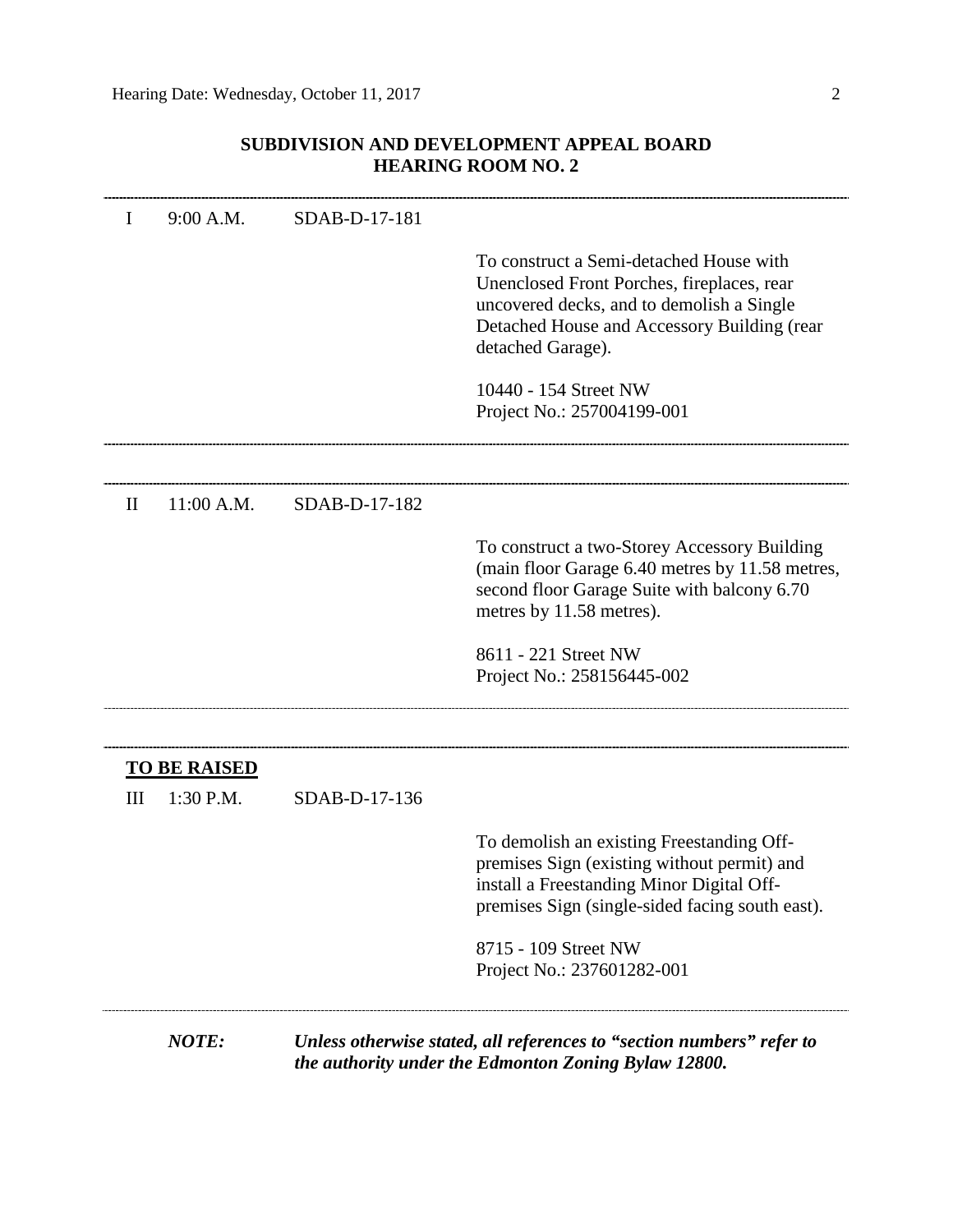| <u>ITEM I: 9:00 A.M.</u> |                                                        | FILE: SDAB-D-17-181                                                                                                                                                                                 |  |  |  |
|--------------------------|--------------------------------------------------------|-----------------------------------------------------------------------------------------------------------------------------------------------------------------------------------------------------|--|--|--|
|                          | AN APPEAL FROM THE DECISION OF THE DEVELOPMENT OFFICER |                                                                                                                                                                                                     |  |  |  |
|                          | <b>APPELLANT:</b>                                      |                                                                                                                                                                                                     |  |  |  |
|                          | <b>APPLICATION NO.:</b>                                | 257004199-001                                                                                                                                                                                       |  |  |  |
|                          | <b>APPLICATION TO:</b>                                 | Construct a Semi-detached House with<br>Unenclosed Front Porches, fireplaces, rear<br>uncovered decks, and to demolish a Single<br>Detached House and Accessory Building<br>(rear detached Garage). |  |  |  |
|                          | <b>DECISION OF THE</b><br>DEVELOPMENT AUTHORITY:       | Refused                                                                                                                                                                                             |  |  |  |
|                          | <b>DECISION DATE:</b>                                  | September 12, 2017                                                                                                                                                                                  |  |  |  |
|                          | <b>DATE OF APPEAL:</b>                                 | September 14, 2017                                                                                                                                                                                  |  |  |  |
|                          | MUNICIPAL DESCRIPTION<br>OF SUBJECT PROPERTY:          | 10440 - 154 Street NW                                                                                                                                                                               |  |  |  |
|                          | <b>LEGAL DESCRIPTION:</b>                              | Plan 8266ET Blk 16 Lot 13                                                                                                                                                                           |  |  |  |
|                          | ZONE:                                                  | (RF2) Low Density Infill Zone                                                                                                                                                                       |  |  |  |
|                          | <b>OVERLAY:</b>                                        | Mature Neighbourhood Overlay                                                                                                                                                                        |  |  |  |
|                          | STATUTORY PLAN:                                        | Jasper Place Area Redevelopment Plan                                                                                                                                                                |  |  |  |

### *Grounds for Appeal*

The Appellant provided the following reasons for appealing the decision of the Development Authority:

Semi-detached houses are characteristic of the neighbourhood. The variance will not affect the neighbours or amenities of the neighbourhood. A Semi-detached House is preferable to a skinny house.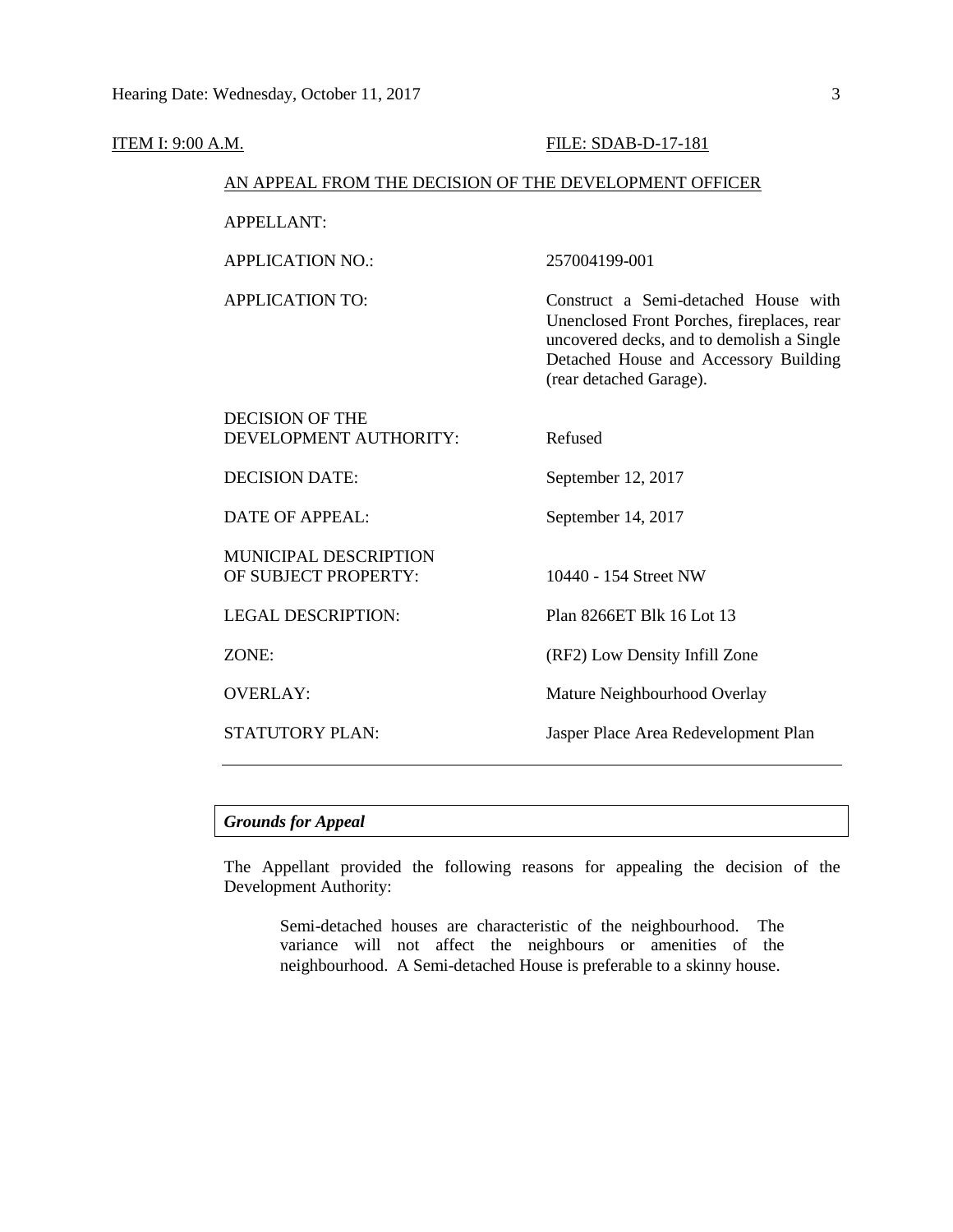#### *General Matters*

The *Municipal Government Act*, RSA 2000, c M-26 states the following:

#### **Grounds for Appeal**

**685(1)** If a development authority

- (a) fails or refuses to issue a development permit to a person,
- (b) issues a development permit subject to conditions, or
- (c) issues an order under section 645,

the person applying for the permit or affected by the order under section 645 may appeal to the subdivision and development appeal board.

#### **Appeals**

**686(1)** A development appeal to a subdivision and development appeal board is commenced by filing a notice of the appeal, containing reasons, with the board within 14 days,

- (a) in the case of an appeal made by a person referred to in section 685(1), after
	- (i) the date on which the person is notified of the order or decision or the issuance of the development permit, or

…

#### **Hearing and Decision**

**687(3)** In determining an appeal, the subdivision and development appeal board

…

(a.1) must comply with the land use policies and statutory plans and, subject to clause (d), the land use bylaw in effect;

…

- (c) may confirm, revoke or vary the order, decision or development permit or any condition attached to any of them or make or substitute an order, decision or permit of its own;
- (d) may make an order or decision or issue or confirm the issue of a development permit even though the proposed development does not comply with the land use bylaw if, in its opinion,
	- (i) the proposed development would not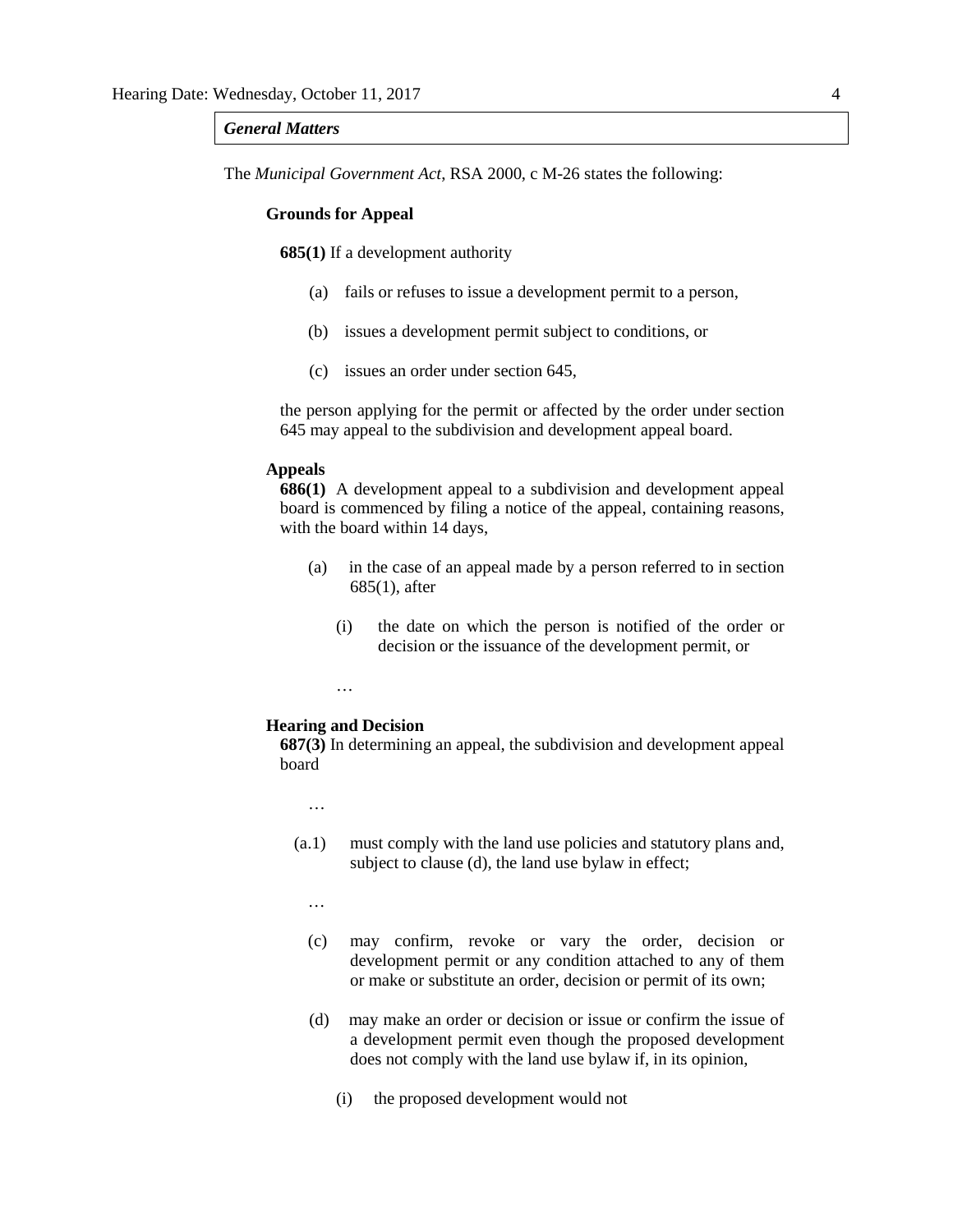- (A) unduly interfere with the amenities of the neighbourhood, or
- (B) materially interfere with or affect the use, enjoyment or value of neighbouring parcels of land,

and

(ii) the proposed development conforms with the use prescribed for that land or building in the land use bylaw.

#### **General Provisions from the** *Edmonton Zoning Bylaw:*

Under section 120.2(6), **Semi-detached Housing** is a **Permitted Use** in the (RF2) Low Density Infill Zone.

Under section 7.2(7), **Semi-detached Housing** means:

development consisting of a building containing only two Dwellings joined in whole or in part at the side or rear with no Dwelling being placed over another in whole or in part. Each Dwelling has separate, individual, and direct access to Grade. This type of development is designed and constructed as two Dwellings at the time of initial construction of the building. This Use does not include Secondary Suites or Duplexes.

Under section 6.1(32), **Dwelling** means:

a self contained unit comprised of one or more rooms accommodating sitting, sleeping, sanitary facilities, and a principal kitchen for food preparation, cooking, and serving. A Dwelling is used permanently or semi-permanently as a residence for a single Household.

Section 814.1 states that the **General Purpose** of the **Mature Neighbourhood Overlay** is:

to regulate residential development in Edmonton's mature residential neighbourhoods, while responding to the context of surrounding development, maintaining the pedestrian-oriented design of the streetscape, and to provide an opportunity for consultation by gathering input from affected parties on the impact of a proposed variance to the Overlay regulations.

Section 120.1 states that the **General Purpose** of the **(RF2) Low Density Infill Zone** is "to retain Single Detached Housing, while allowing infill on narrow lots, and Secondary Suites and Garden Suites."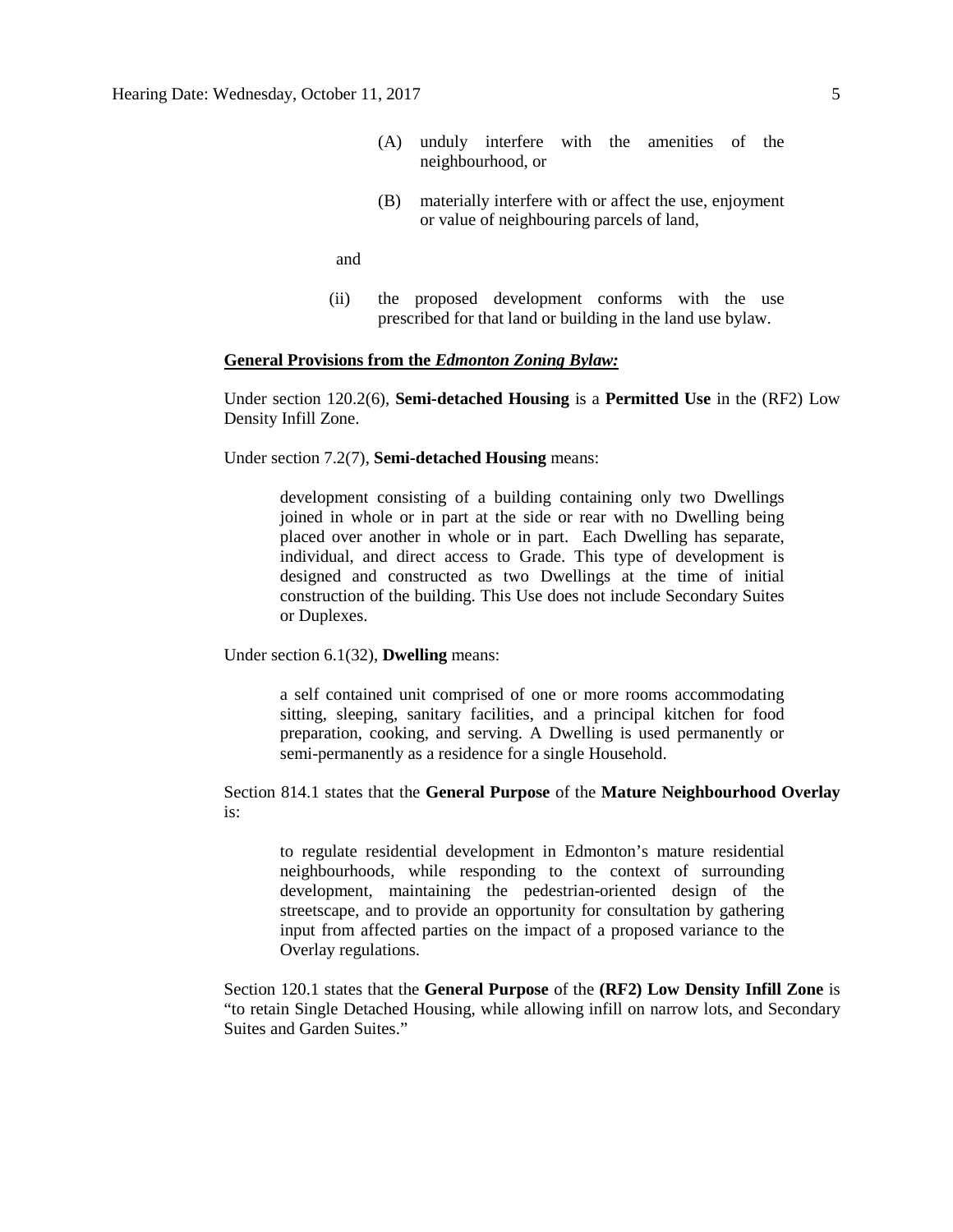#### *Location requirements*

Section 120.4(4) states:

Semi-detached Housing shall be located:

- a. on Corner Sites;
- b. on Sites abutting an arterial or service road;
- c. where both Side Lot Lines abut existing Duplex or Semidetached Housing; or
- d. where a minimum of one Side Lot Line:
	- i. abuts a Site where Row Housing, Apartment Housing, or a commercial Use is a Permitted Use; or
	- ii. is not separated from a Site where Row Housing, Apartment Housing or a commercial Use is a Permitted Use by a public roadway, including a Lane, more than 10.0 m wide.

#### **Development Officer's Determination**

**Location requirements: This site does not meet the location requirements for a Semi-detached House in the RF2 Zone. (Section 120.4.4). The Jasper Place ARP only supports Semi-detached houses in locations specified by the Zoning Bylaw.** [unedited]

#### Notice to Applicant/Appellant

Provincial legislation requires that the Subdivision and Development Appeal Board issue its official decision in writing within fifteen days of the conclusion of the hearing. Bylaw No. 11136 requires that a verbal announcement of the Board's decision shall be made at the conclusion of the hearing of an appeal, but the verbal decision is not final nor binding on the Board until the decision has been given in writing in accordance with the *Municipal Government Act*.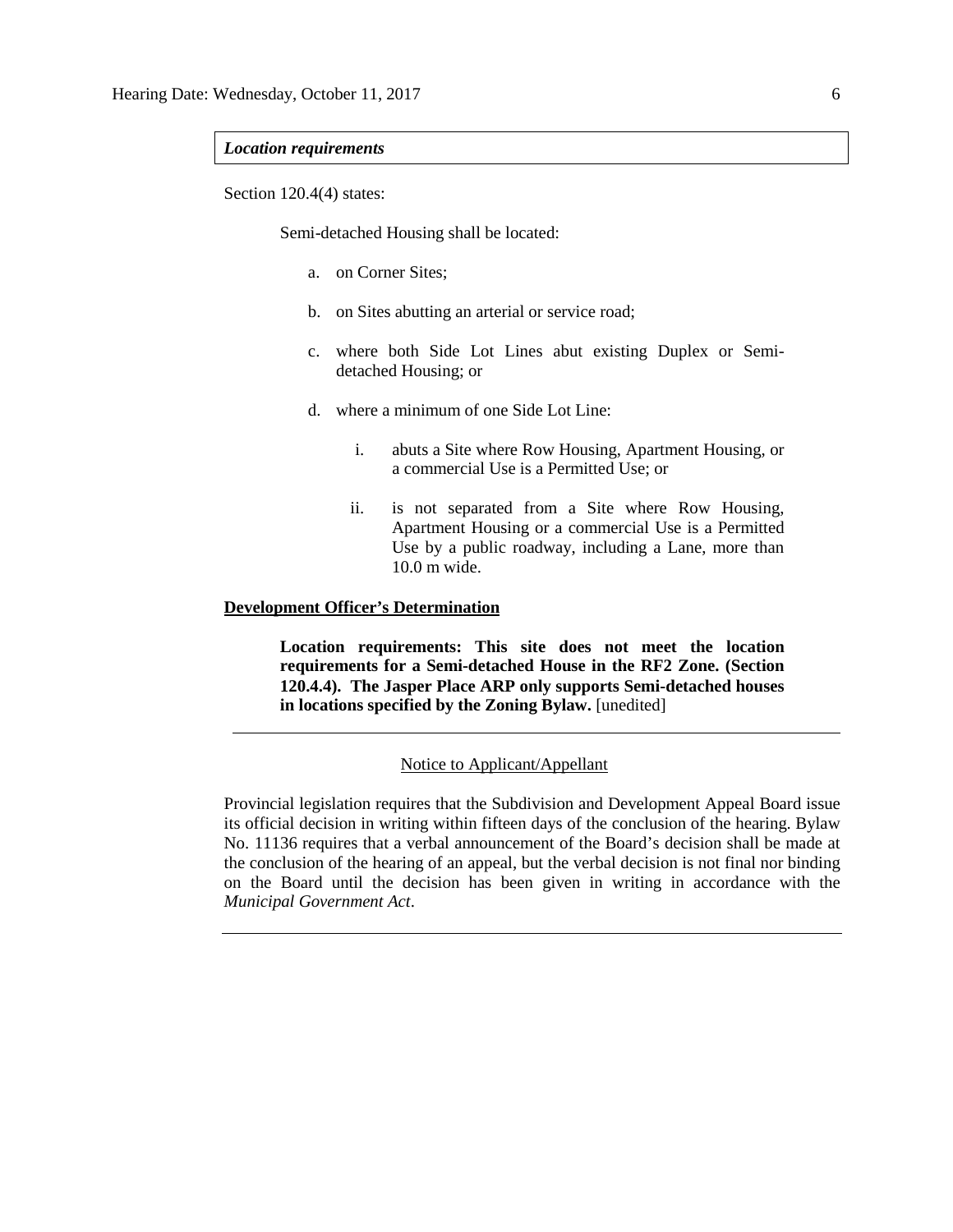| <b>nönfon</b>                                                                                                                              |                                     |                        |                                 |                           | Project Number: 257004199-001<br><b>Application Date:</b><br>JUL 11, 2017<br>Printed:<br>September 14, 2017 at 10:59 AM<br>$1$ of $1$<br>Page: |
|--------------------------------------------------------------------------------------------------------------------------------------------|-------------------------------------|------------------------|---------------------------------|---------------------------|------------------------------------------------------------------------------------------------------------------------------------------------|
|                                                                                                                                            |                                     | <b>Application for</b> |                                 |                           |                                                                                                                                                |
|                                                                                                                                            |                                     |                        | <b>Minor Development Permit</b> |                           |                                                                                                                                                |
| This document is a Development Permit Decision for the development application described below.                                            |                                     |                        |                                 |                           |                                                                                                                                                |
| Applicant                                                                                                                                  |                                     |                        | 10440 - 154 STREET NW           | Plan 8266ET Blk 16 Lot 13 | Property Address(es) and Legal Description(s)                                                                                                  |
|                                                                                                                                            |                                     |                        | <b>Specific Address(es)</b>     |                           |                                                                                                                                                |
|                                                                                                                                            |                                     |                        | Entryway: 10440 - 154 STREET NW |                           |                                                                                                                                                |
|                                                                                                                                            |                                     |                        | Entryway: 10442 - 154 STREET NW |                           |                                                                                                                                                |
|                                                                                                                                            |                                     |                        | Building: 10440 - 154 STREET NW |                           |                                                                                                                                                |
| <b>Scope of Application</b>                                                                                                                |                                     |                        |                                 |                           |                                                                                                                                                |
| Detached House and Accessory Building (rear detached Garage).                                                                              |                                     |                        |                                 |                           | To construct a Semi-Detached House with Unenclosed Front Porches, fireplaces, rear uncovered decks, and to demolish a Single                   |
| <b>Permit Details</b>                                                                                                                      |                                     |                        |                                 |                           |                                                                                                                                                |
|                                                                                                                                            |                                     |                        | Class of Permit:                |                           |                                                                                                                                                |
| # of Dwelling Units Add/Remove: 1<br>Client File Reference Number:                                                                         |                                     |                        | Lot Grading Needed?: Y          |                           |                                                                                                                                                |
| Minor Dev. Application Fee: Semi-Detached House                                                                                            |                                     |                        | New Sewer Service Required: Y   |                           |                                                                                                                                                |
| Secondary Suite Included ?: N                                                                                                              |                                     |                        |                                 |                           | Stat. Plan Overlay/Annex Area: Mature Neighbourhood Overlay                                                                                    |
| I/We certify that the above noted details are correct.                                                                                     |                                     |                        |                                 |                           |                                                                                                                                                |
| Applicant signature:                                                                                                                       |                                     |                        |                                 |                           |                                                                                                                                                |
| <b>Development Application Decision</b><br>Refused                                                                                         |                                     |                        |                                 |                           |                                                                                                                                                |
| <b>Reason for Refusal</b><br>120.4.4). The Jasper Place ARP only supports Semi-detached houses in locations specified by the Zoning Bylaw. |                                     |                        |                                 |                           | Location requirements: This site does not meet the location requirements for a Semi-detached House in the RF2 Zone. (Section                   |
| <b>Rights of Appeal</b><br>Chapter 24, Section 683 through 689 of the Municipal Government Amendment Act.                                  |                                     |                        |                                 |                           | The Applicant has the right of appeal within 14 days of receiving notice of the Development Application Decision, as outlined in               |
| Issue Date: Sep 12, 2017                                                                                                                   | Development Authority: WATTS, STACY |                        |                                 | Signature:                |                                                                                                                                                |
| Fees                                                                                                                                       |                                     |                        |                                 |                           |                                                                                                                                                |
|                                                                                                                                            | <b>Fee Amount</b>                   | Amount Paid            | Receipt#                        |                           | Date Paid                                                                                                                                      |
| Dev. Application Fee                                                                                                                       | \$475.00                            | \$475.00               | 04281252                        |                           | Jul 11, 2017                                                                                                                                   |
| Lot Grading Fee                                                                                                                            | \$140.00                            | \$140.00               | 04281252                        |                           | Jul 11, 2017                                                                                                                                   |
| Development Permit Inspection Fee<br>Sanitary Sewer Trunk Fund                                                                             | \$200.00                            | \$200.00               | 04281252                        |                           | Jul 11, 2017                                                                                                                                   |
| Total GST Amount:                                                                                                                          | \$1,566.00<br>\$0.00                | \$1,566.00             | 04281252                        |                           | Jul 11, 2017                                                                                                                                   |
| Totals for Permit:                                                                                                                         | \$2,381.00                          | \$2,381.00             |                                 |                           |                                                                                                                                                |
|                                                                                                                                            |                                     |                        |                                 |                           |                                                                                                                                                |
|                                                                                                                                            |                                     |                        |                                 |                           |                                                                                                                                                |
|                                                                                                                                            |                                     |                        |                                 |                           |                                                                                                                                                |
|                                                                                                                                            |                                     | THIS IS NOT A PERMIT   |                                 |                           |                                                                                                                                                |
|                                                                                                                                            |                                     |                        |                                 |                           |                                                                                                                                                |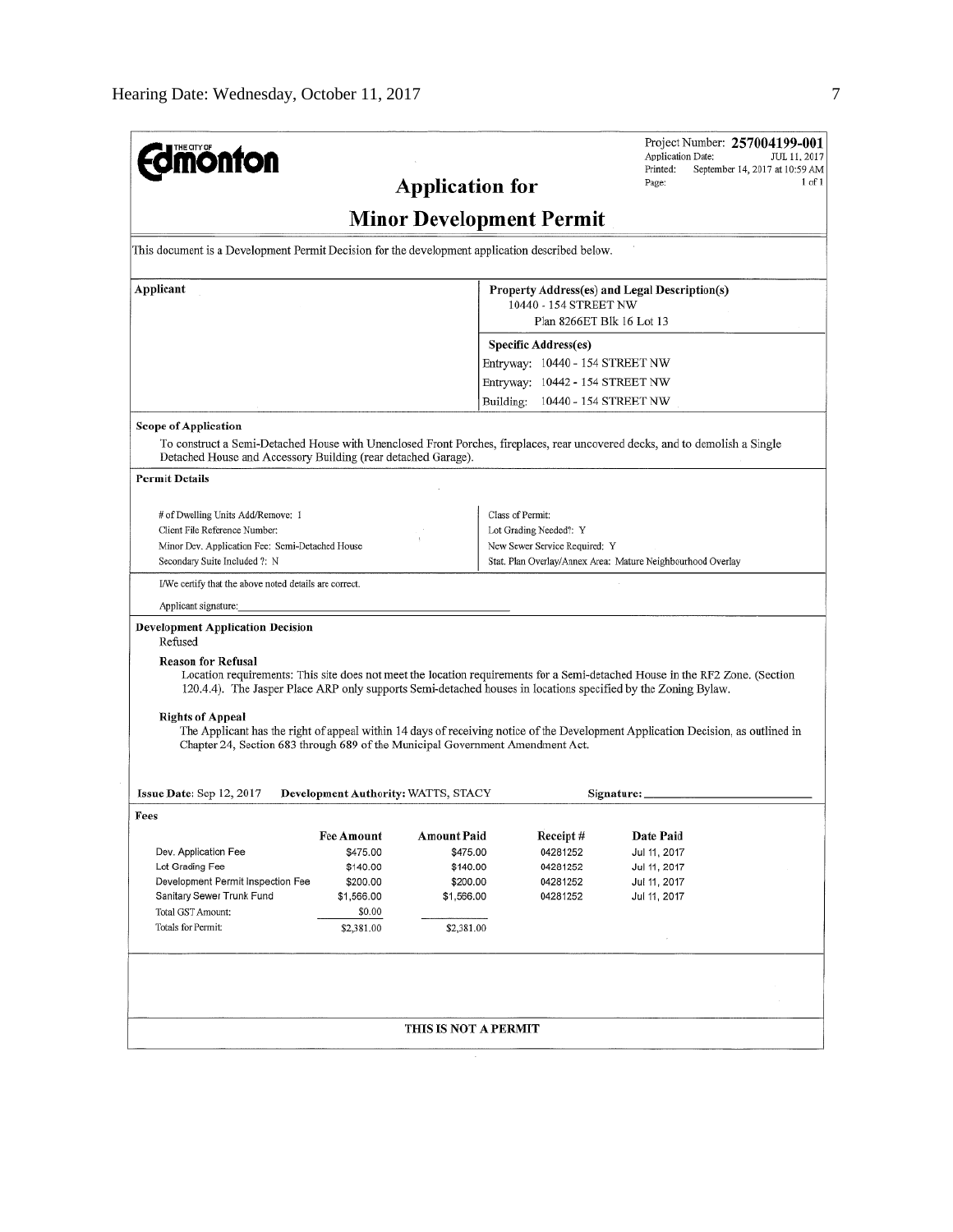

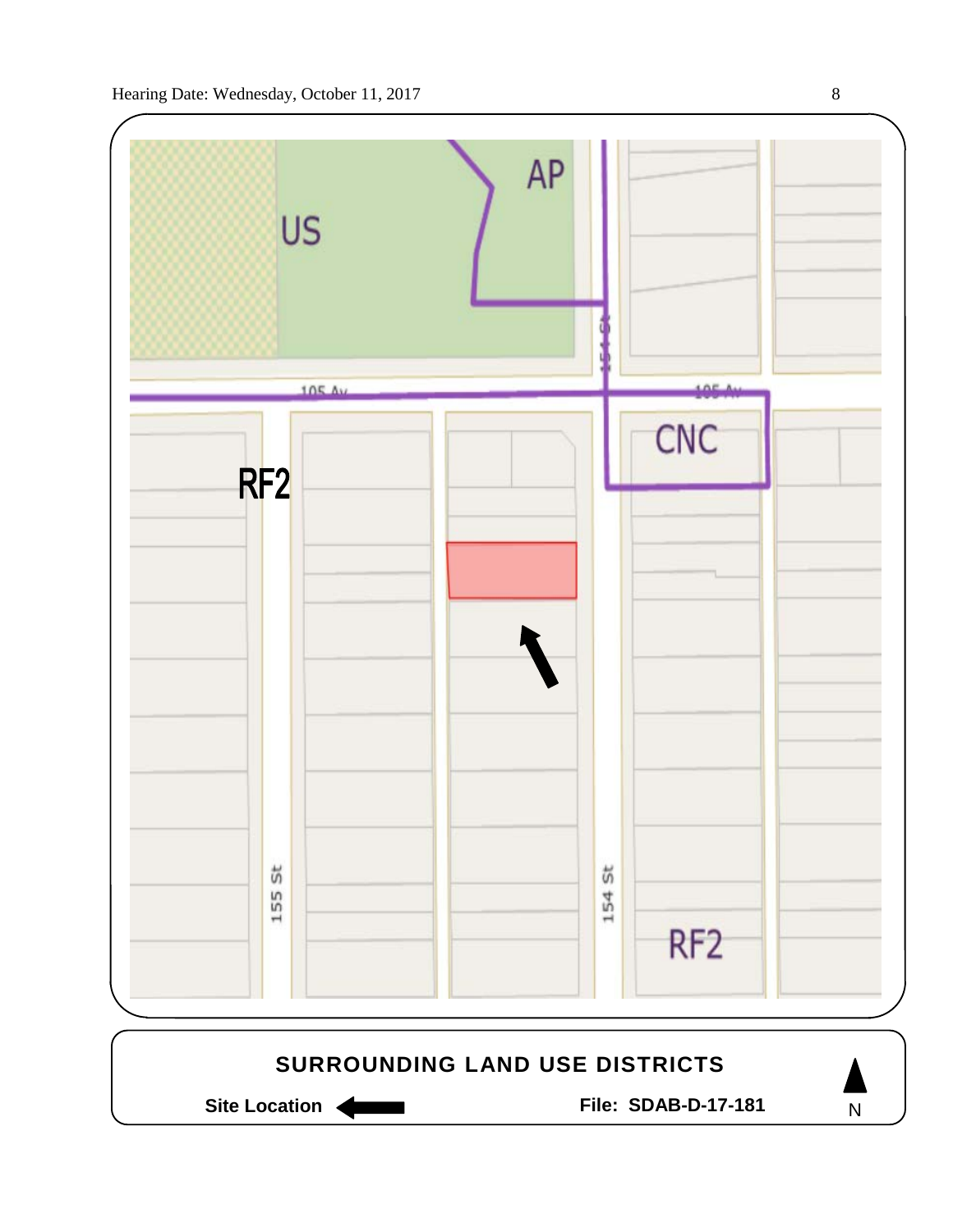Hearing Date: Wednesday, October 11, 2017 9

#### **ITEM II: 11:00 A.M. FILE: SDAB-D-17-182**

#### AN APPEAL FROM THE DECISION OF THE DEVELOPMENT OFFICER BY AN ADJACENT PROPERTY OWNER

#### APPELLANT:

APPLICATION NO.: 258156445-002

APPLICATION TO: Construct a two-Storey Accessory Building (main floor Garage 6.40 metres by 11.58 metres, second floor Garage Suite with balcony 6.70 metres by 11.58 metres)

#### DECISION OF THE DEVELOPMENT AUTHORITY: Approved with conditions

DECISION DATE: August 25, 2017

NOTIFICATION PERIOD: August 31, 2017 through September 14,

DATE OF APPEAL: September 13, 2017

RESPONDENT:

MUNICIPAL DESCRIPTION OF SUBJECT PROPERTY: 8611 - 221 Street NW

OVERLAY: N/A

LEGAL DESCRIPTION: Plan 1624116 Blk 13 Lot 51

ZONE: (RPL) Planned Lot Residential Zone

2017

STATUTORY PLAN: Lewis Farms Area Structure Plan

#### *Grounds for Appeal*

The Appellant provided the following reasons for appealing the decision of the Development Authority:

I received city file #258156445-002 in the mail on Sept. 7 2017 which outlines an intended development variance to allow a garage suite to be added to home(s) across the alley from my brand new home.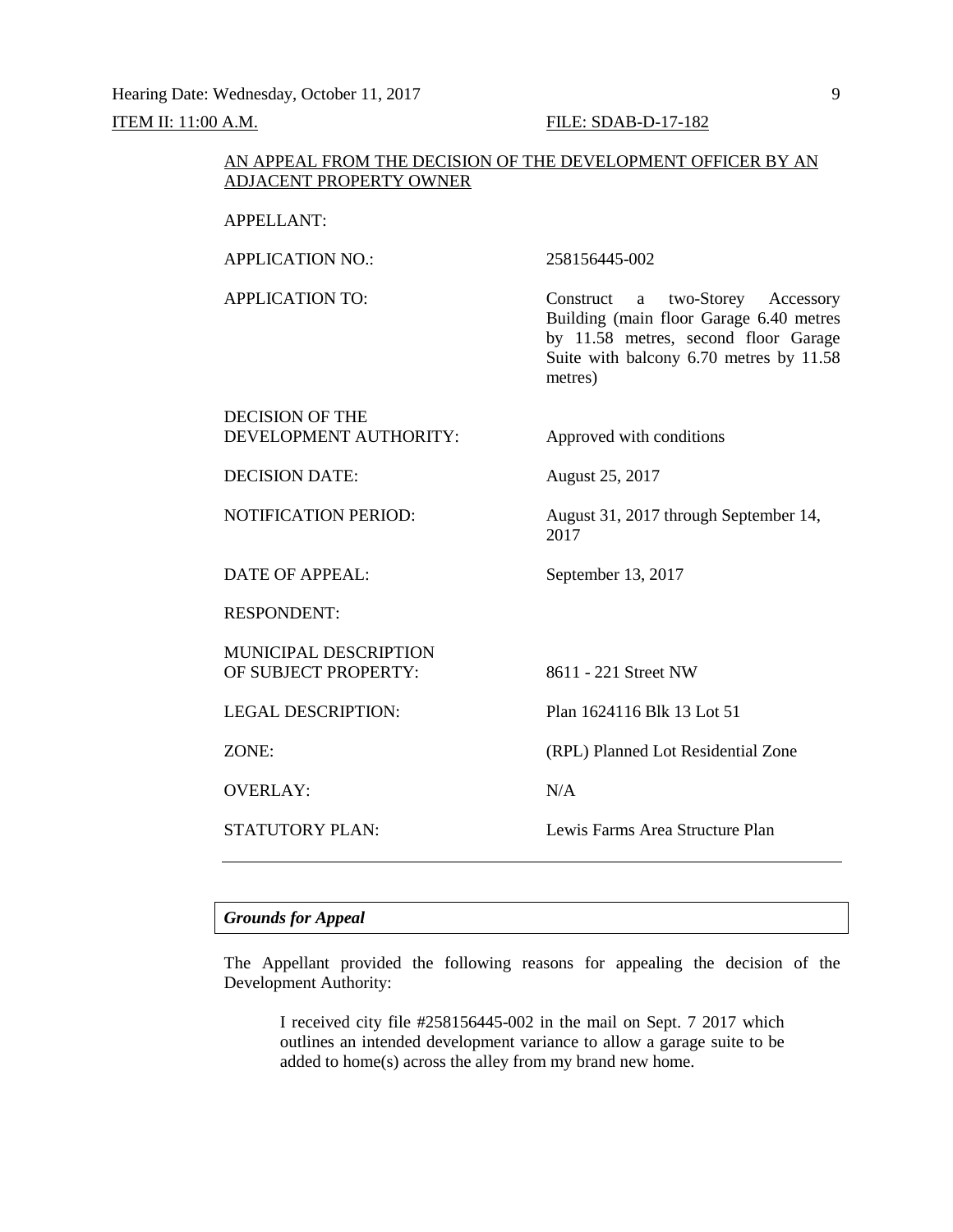I have spoken to a few of my neighbors who haven't, at this time received this notice. In fact, I didn't receive the last variance application in time to appeal the last development permit notice, and therefore my ability to appeal it then was compromised. I would have appealed it also, as would have a good number of my neighbors. I feel the notification process appears to be flawed in that it's not being fair in assuring adjacent owners are given due process and opportunity to respond.

I'm intending to be appealing for generally the following reasons:

- I was told when I purchased my home in April 2017, that the same garages that I own (garages without suites above them) would be sharing the common back alley. These structures, if allowed to proceed, significantly interfere with my sun exposure to my back deck and yard
- This development allowance could also bring possible tenants into a zone for single family into my area.
- This will take away from parking in the rear and have the consequence of adding further congestion to an already narrow alley width
- The proposed building will also, at the height needed to accommodate the suite, restrict my view and sight line that I currently have, and enjoy. It was one of the reasons I purchased in this location. My enjoyment and use intended would be compromised.

I also am unfamiliar with the formal process for filing this appeal (as will a number of my neighbours) so I ask for guidance as to how to acquire the documents needed and then the filing procedures. Would you be kind enough to direct me with this protocol.

#### *General Matters*

#### **Appeal Information:**

The *Municipal Government Act*, RSA 2000, c M-26 states the following:

#### **Grounds for Appeal**

**685(1)** If a development authority

- (a) fails or refuses to issue a development permit to a person,
- (b) issues a development permit subject to conditions, or
- (c) issues an order under section 645,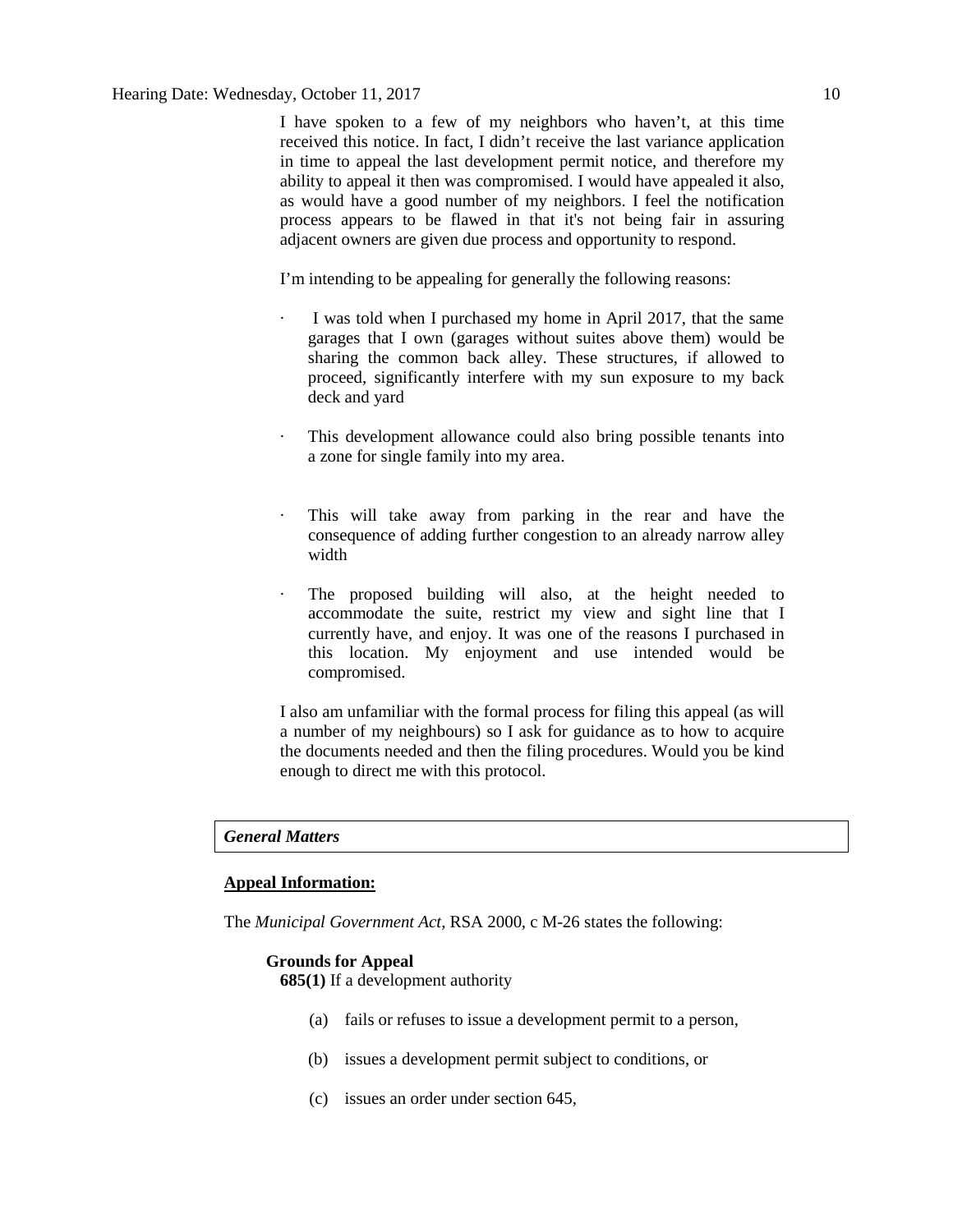the person applying for the permit or affected by the order under section 645 may appeal to the subdivision and development appeal board.

**(2)** In addition to an applicant under subsection (1), any person affected by an order, decision or development permit made or issued by a development authority may appeal to the subdivision and development appeal board.

#### **(3) Despite subsections (1) and (2), no appeal lies in respect of the issuance of a development permit for a permitted use unless the provisions of the land use bylaw were relaxed, varied or misinterpreted.**

#### **Appeals**

**686(1)** A development appeal to a subdivision and development appeal board is commenced by filing a notice of the appeal, containing reasons, with the board within 14 days,

- (a) in the case of an appeal made by a person referred to in section 685(1), after
	- (i) the date on which the person is notified of the order or decision or the issuance of the development permit, or
	- …
- (b) in the case of an appeal made by a person referred to in section 685(2), after the date on which the notice of the issuance of the permit was given in accordance with the land use bylaw.

#### **Hearing and Decision**

**687(3)** In determining an appeal, the subdivision and development appeal board

…

- (a.1) must comply with the land use policies and statutory plans and, subject to clause (d), the land use bylaw in effect;
	- …
	- (c) may confirm, revoke or vary the order, decision or development permit or any condition attached to any of them or make or substitute an order, decision or permit of its own;
	- (d) may make an order or decision or issue or confirm the issue of a development permit even though the proposed development does not comply with the land use bylaw if, in its opinion,
		- (i) the proposed development would not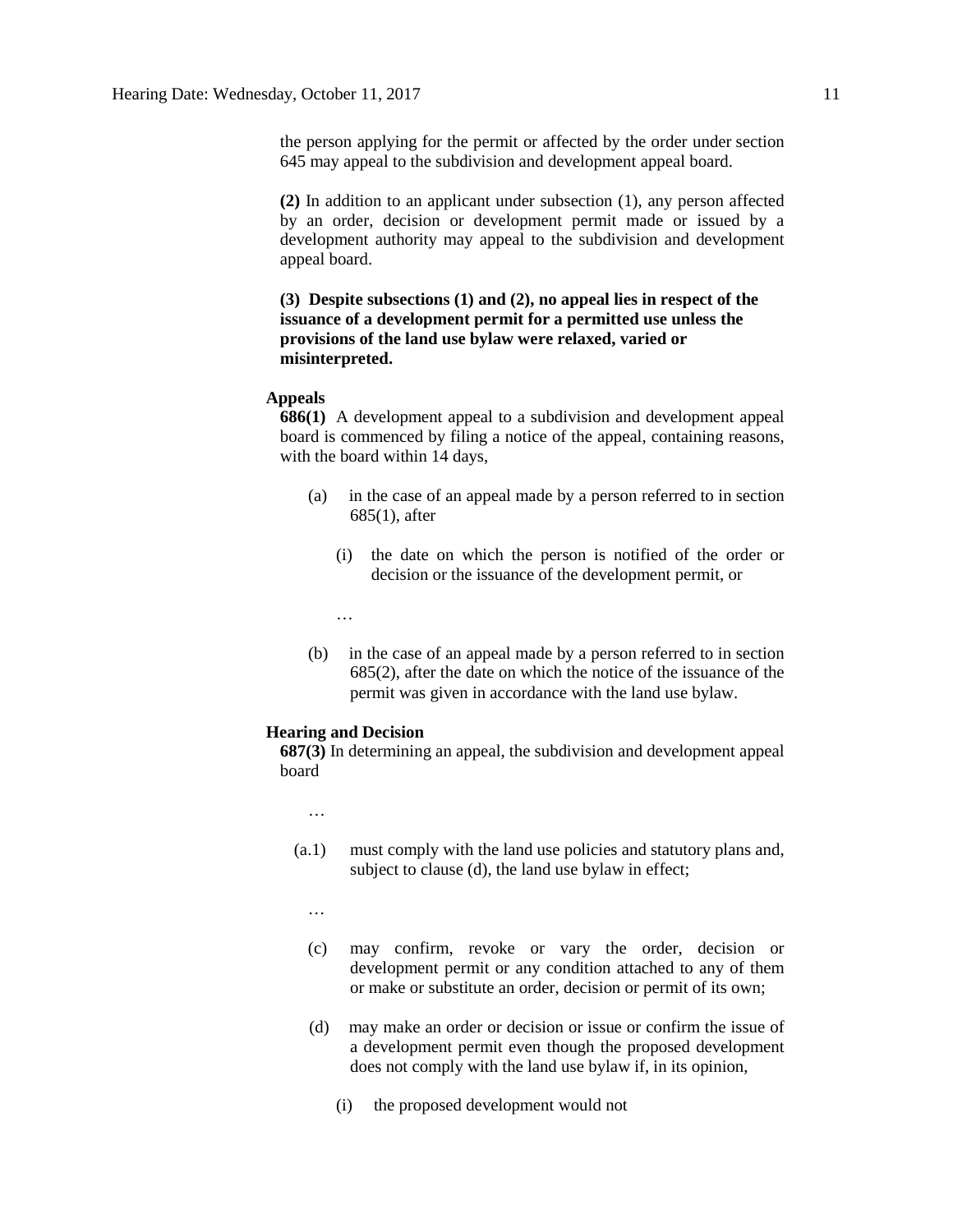- (A) unduly interfere with the amenities of the neighbourhood, or
- (B) materially interfere with or affect the use, enjoyment or value of neighbouring parcels of land,

and

(ii) the proposed development conforms with the use prescribed for that land or building in the land use bylaw.

#### **General Provisions from the** *Edmonton Zoning Bylaw***:**

**It should be noted that on July 10, 2017, City Council passed Bylaw 18115, to be effective September 1, 2017. This Bylaw amended the regulations pertaining to Garden Suites and Garage Suites.**

Section 3.2(1)(i) states for the purpose of any Development Permit or Direct Control Provision, Garage Suites is deemed to be Garden Suites.

Under section 130.2(2), a **Garden Suite** is a **Permitted Use** in the **(RPL) Planned Lot Residential Zone.**

Under section 7.2(1), **Garden Suite** means:

an Accessory building containing a Dwelling, which is located separate from the principal Use which is Single Detached Housing, and which may contain a Parking Area. A Garden Suite has cooking facilities, food preparation, sleeping and sanitary facilities which are separate from those of the principal Dwelling located on the Site. This Use Class does not include Secondary Suites, Blatchford Lane Suites, or Blatchford Accessory Suites.

Under section 6.1(32), **Dwelling** means:

a self contained unit comprised of one or more rooms accommodating sitting, sleeping, sanitary facilities, and a principal kitchen for food preparation, cooking, and serving. A Dwelling is used permanently or semi-permanently as a residence for a single Household.

Section 130.4(18) states "Garden Suites shall comply with Section 87 of this Bylaw."

Section 130.1 states that the **General Purpose** of the **(RPL) Planned Lot Residential Zone** is:

to provide for small lot Single Detached Housing, serviced by both a Public Roadway and a Lane that provides the opportunity for the more efficient utilization of land in developing neighbourhoods, while maintaining the privacy and independence afforded by Single Detached Housing forms.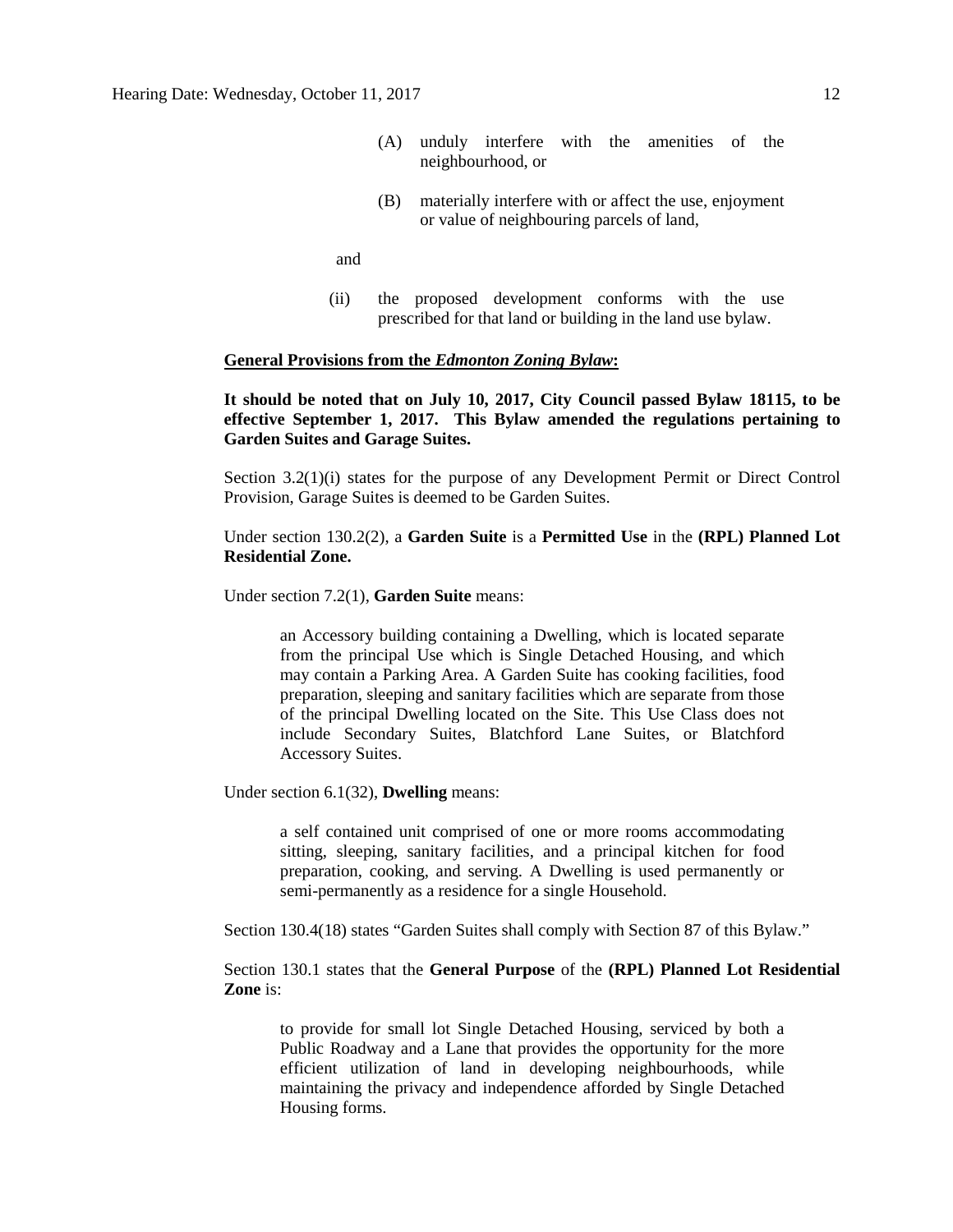#### **Development Officer's Determination:**

**Discretionary Use - Garage Suite is approved as a Discretionary Use (Section 130.3.2)** [unedited] \_\_\_\_\_\_\_\_\_\_\_\_\_\_\_\_\_\_\_\_\_\_\_\_\_\_\_\_\_\_\_\_\_\_\_\_\_\_\_\_\_\_\_\_\_\_\_\_\_\_\_\_\_\_\_\_\_\_\_\_\_\_\_\_\_\_\_\_\_\_\_\_

#### Notice to Applicant/Appellant

Provincial legislation requires that the Subdivision and Development Appeal Board issue its official decision in writing within fifteen days of the conclusion of the hearing. Bylaw No. 11136 requires that a verbal announcement of the Board's decision shall be made at the conclusion of the hearing of an appeal, but the verbal decision is not final nor binding on the Board until the decision has been given in writing in accordance with the *Municipal Government Act*.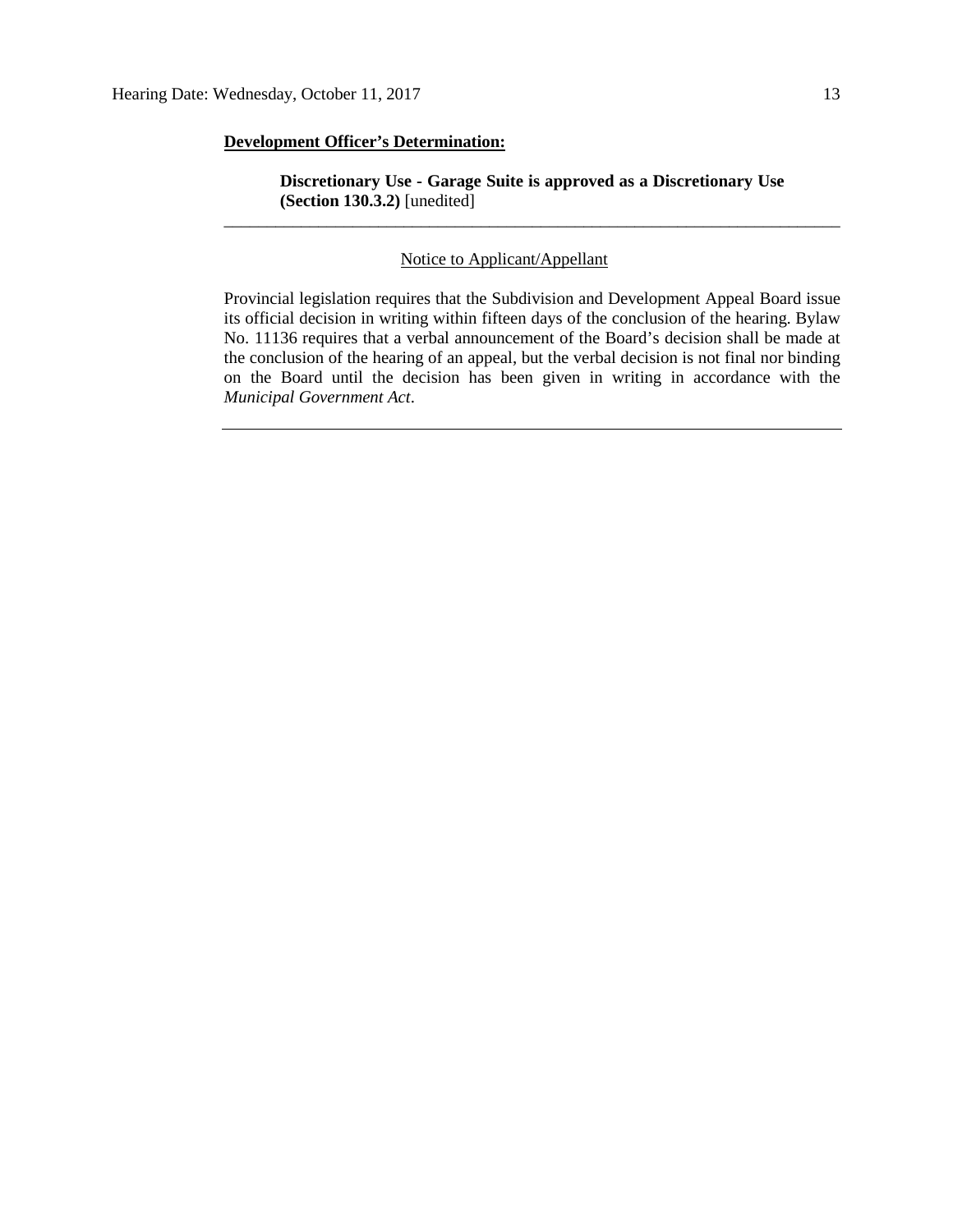| <b>mönton</b>                                                                                                                                                                                                                                                                                                                                                                                                         |                                                                                                     | Project Number: 258156445-002<br>Application Date:<br>JUL 25, 2017 |
|-----------------------------------------------------------------------------------------------------------------------------------------------------------------------------------------------------------------------------------------------------------------------------------------------------------------------------------------------------------------------------------------------------------------------|-----------------------------------------------------------------------------------------------------|--------------------------------------------------------------------|
| <b>Application for</b>                                                                                                                                                                                                                                                                                                                                                                                                |                                                                                                     | Printed:<br>September 14, 2017 at 8:47 AM<br>1 of 3<br>Page:       |
|                                                                                                                                                                                                                                                                                                                                                                                                                       |                                                                                                     |                                                                    |
| <b>House Development and Building Permit</b>                                                                                                                                                                                                                                                                                                                                                                          |                                                                                                     |                                                                    |
| This document is a record of a Development Permit and/or Building Permit application, and a record of the decision for the undertaking<br>described below, subject to the limitations and conditions of this permit, of the Edmonton Zoning Bylaw 12800 as amended, Safety Codes<br>Act RSA 2000, Safety Codes Act Permit Regulation, Alberta Building Code 2006 and City of Edmonton Bylaw 15894 Safety Codes Permit |                                                                                                     |                                                                    |
| Applicant                                                                                                                                                                                                                                                                                                                                                                                                             | Property Address(es) and Legal Description(s)<br>8611 - 221 STREET NW<br>Plan 1624116 Blk 13 Lot 51 |                                                                    |
|                                                                                                                                                                                                                                                                                                                                                                                                                       | Location(s) of Work                                                                                 |                                                                    |
|                                                                                                                                                                                                                                                                                                                                                                                                                       | Entryway: 8611A - 221 STREET NW                                                                     |                                                                    |
|                                                                                                                                                                                                                                                                                                                                                                                                                       | Building: 8611A - 221 STREET NW                                                                     |                                                                    |
| <b>Scope of Application</b><br>To construct a two-Storey Accessory building (main floor Garage 6.40m x 11.58m, second floor Garage Suite with balcony 6.70m x<br>11.58m                                                                                                                                                                                                                                               |                                                                                                     |                                                                    |
| <b>Permit Details</b>                                                                                                                                                                                                                                                                                                                                                                                                 |                                                                                                     |                                                                    |
| Affected Floor Area (sq. ft.): 716                                                                                                                                                                                                                                                                                                                                                                                    | Building Height to Midpoint (m): 6.31                                                               |                                                                    |
| Class of Permit: Class B<br>Front Yard (m):                                                                                                                                                                                                                                                                                                                                                                           | Dwelling Type: Garage Suite<br>Home Design Type:                                                    |                                                                    |
| Rear Yard (m): 2.85                                                                                                                                                                                                                                                                                                                                                                                                   | Secondary Suite Included ?: N                                                                       |                                                                    |
| Side Yard, left (m): .05                                                                                                                                                                                                                                                                                                                                                                                              | Side Yard, right (m): 3.89                                                                          |                                                                    |
| Site Area (sq. m.): 454.38                                                                                                                                                                                                                                                                                                                                                                                            | Site Depth (m): 37.01                                                                               |                                                                    |
| Site Width (m): 7.79                                                                                                                                                                                                                                                                                                                                                                                                  | Stat. Plan Overlay/Annex Area: (none)                                                               |                                                                    |
| I/We certify that the above noted details are correct.                                                                                                                                                                                                                                                                                                                                                                |                                                                                                     |                                                                    |
| Applicant signature:                                                                                                                                                                                                                                                                                                                                                                                                  |                                                                                                     |                                                                    |
| <b>Development Permit Decision</b><br>Approved                                                                                                                                                                                                                                                                                                                                                                        |                                                                                                     |                                                                    |
|                                                                                                                                                                                                                                                                                                                                                                                                                       |                                                                                                     |                                                                    |
|                                                                                                                                                                                                                                                                                                                                                                                                                       |                                                                                                     |                                                                    |
|                                                                                                                                                                                                                                                                                                                                                                                                                       |                                                                                                     |                                                                    |
|                                                                                                                                                                                                                                                                                                                                                                                                                       |                                                                                                     |                                                                    |
|                                                                                                                                                                                                                                                                                                                                                                                                                       |                                                                                                     |                                                                    |
|                                                                                                                                                                                                                                                                                                                                                                                                                       |                                                                                                     |                                                                    |
|                                                                                                                                                                                                                                                                                                                                                                                                                       |                                                                                                     |                                                                    |
|                                                                                                                                                                                                                                                                                                                                                                                                                       |                                                                                                     |                                                                    |
|                                                                                                                                                                                                                                                                                                                                                                                                                       |                                                                                                     |                                                                    |
|                                                                                                                                                                                                                                                                                                                                                                                                                       |                                                                                                     |                                                                    |
|                                                                                                                                                                                                                                                                                                                                                                                                                       |                                                                                                     |                                                                    |
|                                                                                                                                                                                                                                                                                                                                                                                                                       |                                                                                                     |                                                                    |
|                                                                                                                                                                                                                                                                                                                                                                                                                       |                                                                                                     |                                                                    |
|                                                                                                                                                                                                                                                                                                                                                                                                                       |                                                                                                     |                                                                    |
|                                                                                                                                                                                                                                                                                                                                                                                                                       |                                                                                                     |                                                                    |
|                                                                                                                                                                                                                                                                                                                                                                                                                       |                                                                                                     |                                                                    |
|                                                                                                                                                                                                                                                                                                                                                                                                                       |                                                                                                     |                                                                    |
| THIS IS NOT A PERMIT                                                                                                                                                                                                                                                                                                                                                                                                  |                                                                                                     |                                                                    |
|                                                                                                                                                                                                                                                                                                                                                                                                                       |                                                                                                     |                                                                    |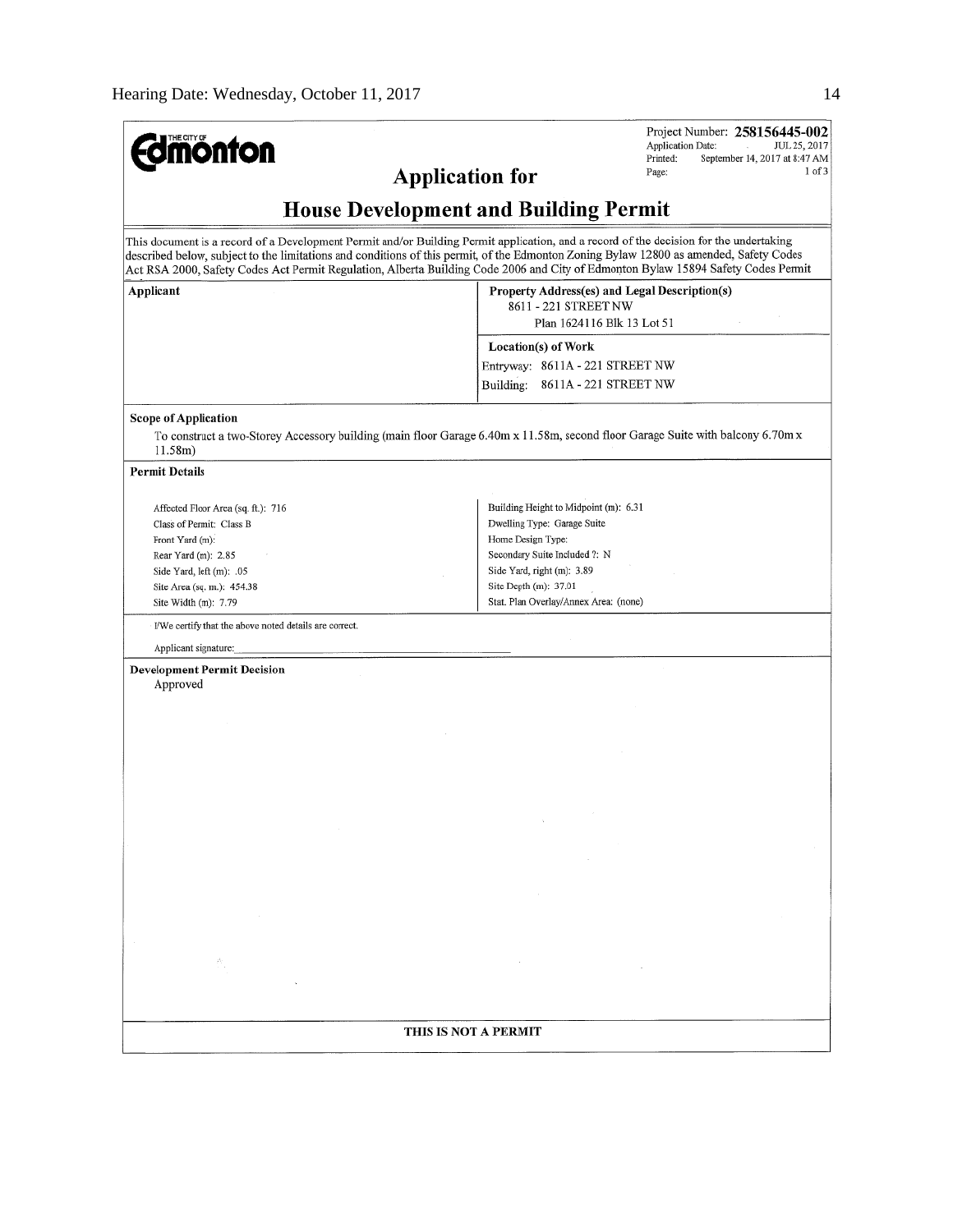| <b>monton</b>                                                                                                                                                                                                                                                                                                                      | Project Number: 258156445-002<br>Application Date:<br>JUL 25, 2017<br>Printed:<br>September 14, 2017 at 8:47 AM<br>$2$ of $3$<br>Page: |
|------------------------------------------------------------------------------------------------------------------------------------------------------------------------------------------------------------------------------------------------------------------------------------------------------------------------------------|----------------------------------------------------------------------------------------------------------------------------------------|
| Application for                                                                                                                                                                                                                                                                                                                    |                                                                                                                                        |
| <b>House Development and Building Permit</b>                                                                                                                                                                                                                                                                                       |                                                                                                                                        |
| <b>Subject to the Following Conditions</b><br>NOTE: This Development Permit is NOT valid until the Notification Period expires in accordance to Section 21.1. (Section 17.1)                                                                                                                                                       |                                                                                                                                        |
| The development shall be constructed in accordance with the stamped and approved drawings.                                                                                                                                                                                                                                         |                                                                                                                                        |
| The East elevation wall shall be a blank wall and a maintenance and encroachment easement to be caveated against the title of Lot<br>50, Block 13, Plan $1624116$ , before issuance of a building permit. (Section $130.4(5)(b)(v)$ )                                                                                              |                                                                                                                                        |
| All roof leaders from the Dwelling shall be connected to the storm sewer service. (Section $130.4(5)(b)(ii)$ )                                                                                                                                                                                                                     |                                                                                                                                        |
| No roof leader discharge shall be directed to the maintenance easement. (Section 130.4(5)(b)(iv))                                                                                                                                                                                                                                  |                                                                                                                                        |
| All roof leaders from Accessory Buildings are to be connected to the storm sewer service or directed to drain directly to an<br>adjacent lane. (Reference Section 130.4(5)(b)(iii))                                                                                                                                                |                                                                                                                                        |
| A 0.30 m eave encroachment easement must be registered to the property with the requirement that the eaves must not be closer<br>than 0.90 m to the eaves on the adjacent building. (Reference Section 130.4(5)(b)(v)(1))                                                                                                          |                                                                                                                                        |
| Only one of a Secondary Suite, a Garage Suite or Garden Suite may be developed in conjunction with a principal Dwelling.<br>(Reference Section 87)                                                                                                                                                                                 |                                                                                                                                        |
| A Garage Suite shall not be allowed within the same Site containing a Group Home or Limited Group Home, or a Major Home<br>Based Business and an associated principal Dwelling, unless the Garage Suite is an integral part of a Bed and Breakfast Operation<br>in the case of a Major Home Based Business. (Reference Section 87) |                                                                                                                                        |
| Notwithstanding the definition of Household within this Bylaw, the number of unrelated persons occupying a Garage Suite shall<br>not exceed three. (Reference Section 87)                                                                                                                                                          |                                                                                                                                        |
| The Garage Suite shall not be subject to separation from the principal Dwelling through a condominium conversion or subdivision.<br>(Reference Section 87)                                                                                                                                                                         |                                                                                                                                        |
| As far as reasonably practicable, the design and use of exterior finishing materials used shall be similar to, or better than, the<br>standard of surrounding development. (Reference Section 57.2)                                                                                                                                |                                                                                                                                        |
| Landscaping shall be installed and maintained in accordance with Section 55.                                                                                                                                                                                                                                                       |                                                                                                                                        |
| Landscaping features shall be installed around and near the proposed development in order to enhance the Site and the streetscape;<br>these features include planters, trees, shrubs, bushes, outdoor furniture, and/or surface treatments. (Reference Section 55)                                                                 |                                                                                                                                        |
| Landscaping features shall be installed to maintain privacy between the Site and the west and east Abutting lots.                                                                                                                                                                                                                  |                                                                                                                                        |
| All yards, visible from a public roadway other than a lane, shall be seeded or sodded within eighteen (18) consecutive months of<br>the issuance of an Occupancy Certificate for the development. Alternative forms of landscaping may be substituted for seeding or<br>sodding. (Reference Section 55)                            |                                                                                                                                        |
| <b>ADVISEMENTS:</b>                                                                                                                                                                                                                                                                                                                |                                                                                                                                        |
| Lot grades must match the Edmonton Drainage Bylaw 16200 and/or comply with the Engineered approved lot grading plans for the<br>area. Contact Drainage Services at 780-496-5576 or lot.grading@edmonton.ca for lot grading inspection inquiries.                                                                                   |                                                                                                                                        |
| The driveway access must maintain a minimum clearance of 1.5m from the service pedestal and all other surface utilities.                                                                                                                                                                                                           |                                                                                                                                        |
| Unless otherwise stated, all above references to "section numbers" refer to the authority under the Edmonton Zoning Bylaw 12800.                                                                                                                                                                                                   |                                                                                                                                        |
| Dwelling means a self contained unit comprised of one or more rooms accommodating sitting, sleeping, sanitary facilities, and a<br>aala dadi tababka waxaa ka kaasaadka waxaa ka ka ka kaada waxa baran ka markaa markaa markaa markaa ka markaa                                                                                   |                                                                                                                                        |
| THIS IS NOT A PERMIT                                                                                                                                                                                                                                                                                                               |                                                                                                                                        |
|                                                                                                                                                                                                                                                                                                                                    |                                                                                                                                        |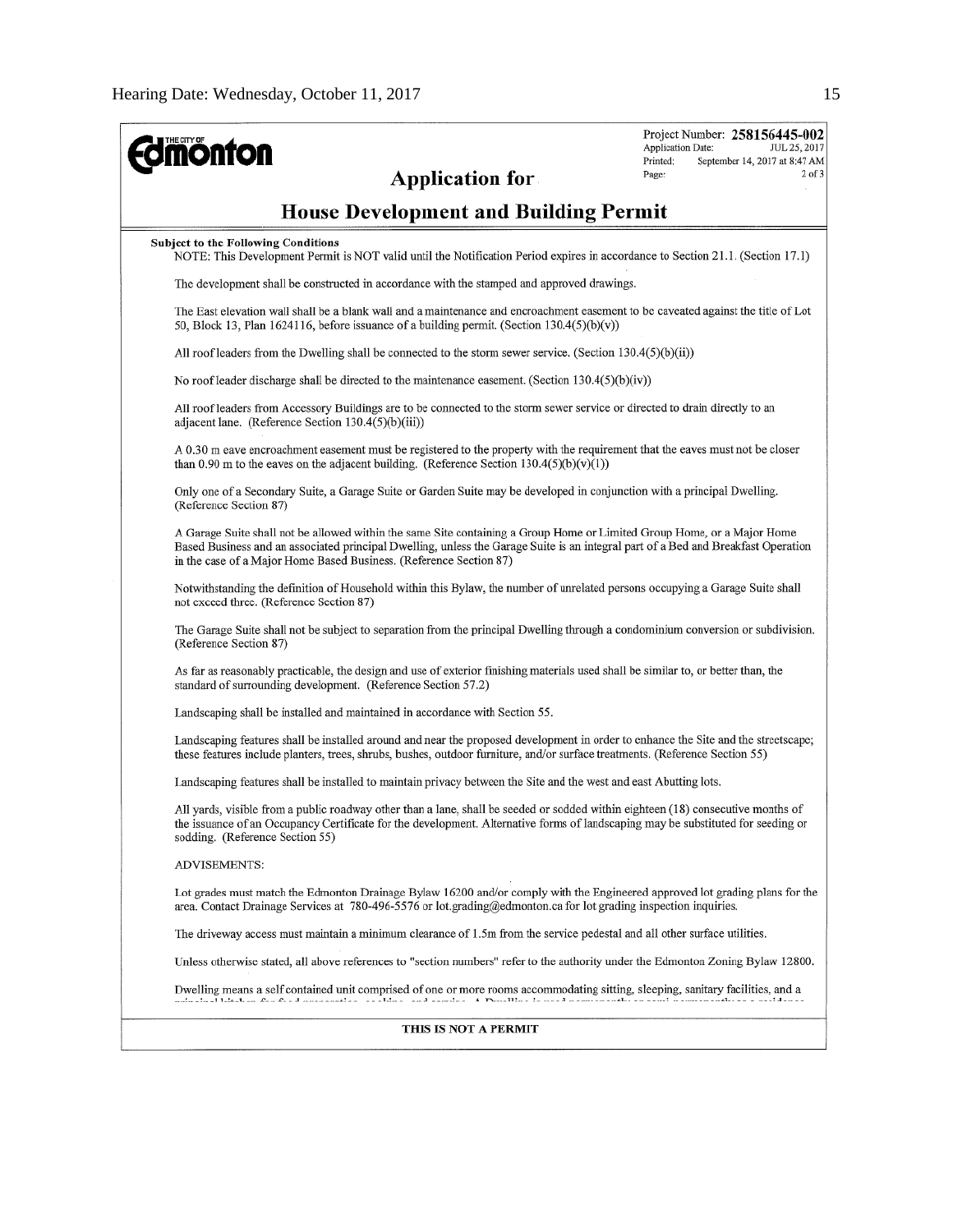| <b>mönton</b>                                   |                                          |                                                                                       |                      | Project Number: 258156445-002<br>Application Date:<br>JUL 25, 2017<br>Printed:<br>September 14, 2017 at 8:47 AM                                                                                                                                                                                                                                                                                                                                                                                                                                                                                                                                                                        |
|-------------------------------------------------|------------------------------------------|---------------------------------------------------------------------------------------|----------------------|----------------------------------------------------------------------------------------------------------------------------------------------------------------------------------------------------------------------------------------------------------------------------------------------------------------------------------------------------------------------------------------------------------------------------------------------------------------------------------------------------------------------------------------------------------------------------------------------------------------------------------------------------------------------------------------|
|                                                 |                                          | <b>Application for</b>                                                                |                      | 3 of 3<br>Page:                                                                                                                                                                                                                                                                                                                                                                                                                                                                                                                                                                                                                                                                        |
|                                                 |                                          |                                                                                       |                      |                                                                                                                                                                                                                                                                                                                                                                                                                                                                                                                                                                                                                                                                                        |
|                                                 |                                          | <b>House Development and Building Permit</b>                                          |                      |                                                                                                                                                                                                                                                                                                                                                                                                                                                                                                                                                                                                                                                                                        |
| for a single Household. (Reference Section 6.1) |                                          |                                                                                       |                      | principal kitchen for food preparation, cooking, and serving. A Liwelling is used permanently or semi-permanently as a residence                                                                                                                                                                                                                                                                                                                                                                                                                                                                                                                                                       |
| blood relative. (Reference Section 6.1)         |                                          |                                                                                       |                      | Household means: one or more persons related by blood, adoption, foster care, marriage relationship; or a maximum of three<br>unrelated persons; all living together as a single social and economic housekeeping group and using cooking facilities shared in<br>common. For the purposes of this definition, two people living together in an adult interdependence relationship shall be deemed to<br>be in a marriage relationship and each of the relatives of the parties to an adult interdependence relationship shall be considered to<br>be related to the partners and to the other relatives thereof. One domestic worker or one boarder may be deemed the equivalent of a |
| Site.                                           |                                          |                                                                                       |                      | An approved Development Permit means that the proposed development has been reviewed against the provisions of this bylaw. It<br>does not remove obligations to conform with other legislation, bylaws or land title instruments including, but not limited to, the<br>Municipal Government Act, the Safety Codes Act or any caveats, restrictive covenants or easements that might be attached to the                                                                                                                                                                                                                                                                                 |
| information.                                    |                                          |                                                                                       |                      | A Building Permit is required for any construction or change in use of a building. Please contact the 311 Call Centre for further                                                                                                                                                                                                                                                                                                                                                                                                                                                                                                                                                      |
| <b>Variances</b>                                |                                          |                                                                                       |                      |                                                                                                                                                                                                                                                                                                                                                                                                                                                                                                                                                                                                                                                                                        |
|                                                 |                                          | Discretionary Use - Garage Suite is approved as a Discretionary Use (Section 130.3.2) |                      |                                                                                                                                                                                                                                                                                                                                                                                                                                                                                                                                                                                                                                                                                        |
|                                                 |                                          |                                                                                       |                      |                                                                                                                                                                                                                                                                                                                                                                                                                                                                                                                                                                                                                                                                                        |
| <b>Rights of Appeal</b>                         |                                          |                                                                                       |                      |                                                                                                                                                                                                                                                                                                                                                                                                                                                                                                                                                                                                                                                                                        |
|                                                 |                                          |                                                                                       |                      | This approval is subject to the right of appeal as outlined in Chapter 24, Section 683 through 689 of the Municipal Government                                                                                                                                                                                                                                                                                                                                                                                                                                                                                                                                                         |
| Amendment Act.                                  |                                          |                                                                                       |                      |                                                                                                                                                                                                                                                                                                                                                                                                                                                                                                                                                                                                                                                                                        |
|                                                 |                                          |                                                                                       |                      |                                                                                                                                                                                                                                                                                                                                                                                                                                                                                                                                                                                                                                                                                        |
| <b>Issue Date:</b> Aug $25$ , $2017$            | <b>Development Authority: XIE, JASON</b> |                                                                                       |                      | Signature:                                                                                                                                                                                                                                                                                                                                                                                                                                                                                                                                                                                                                                                                             |
| Notice Period Begins: Aug 31, 2017              |                                          | <b>Ends:</b> Sep 14, 2017                                                             |                      |                                                                                                                                                                                                                                                                                                                                                                                                                                                                                                                                                                                                                                                                                        |
| <b>Building Permit Decision</b>                 |                                          |                                                                                       |                      |                                                                                                                                                                                                                                                                                                                                                                                                                                                                                                                                                                                                                                                                                        |
| No decision has yet been made.                  |                                          |                                                                                       |                      |                                                                                                                                                                                                                                                                                                                                                                                                                                                                                                                                                                                                                                                                                        |
| Fees                                            |                                          |                                                                                       |                      |                                                                                                                                                                                                                                                                                                                                                                                                                                                                                                                                                                                                                                                                                        |
|                                                 | <b>Fee Amount</b>                        | <b>Amount Paid</b>                                                                    | Receipt#             | Date Paid                                                                                                                                                                                                                                                                                                                                                                                                                                                                                                                                                                                                                                                                              |
| Temporary Gas Heat Fee                          | \$105.00                                 | \$105.00                                                                              | 04322682             |                                                                                                                                                                                                                                                                                                                                                                                                                                                                                                                                                                                                                                                                                        |
|                                                 |                                          |                                                                                       |                      | Jul 26, 2017                                                                                                                                                                                                                                                                                                                                                                                                                                                                                                                                                                                                                                                                           |
|                                                 |                                          |                                                                                       |                      |                                                                                                                                                                                                                                                                                                                                                                                                                                                                                                                                                                                                                                                                                        |
| <b>Building Permit Fee</b>                      | \$1,064.00                               | \$1,064.00                                                                            | 04322682             | Jul 26, 2017                                                                                                                                                                                                                                                                                                                                                                                                                                                                                                                                                                                                                                                                           |
| Lot Grading Fee                                 | \$140.00                                 | \$140.00                                                                              | 04322682             | Jul 26, 2017                                                                                                                                                                                                                                                                                                                                                                                                                                                                                                                                                                                                                                                                           |
| Safety Codes Fee                                | \$42.56                                  | \$42.56                                                                               | 04322682             | Jul 26, 2017                                                                                                                                                                                                                                                                                                                                                                                                                                                                                                                                                                                                                                                                           |
| Sanitary Sewer Trunk Fund                       | \$693.00                                 | \$693.00                                                                              | 04322682<br>04322682 | Jul 26, 2017                                                                                                                                                                                                                                                                                                                                                                                                                                                                                                                                                                                                                                                                           |
| Electrical Safety Codes Fee                     | \$13.42                                  | \$13.42                                                                               |                      | Jul 26, 2017                                                                                                                                                                                                                                                                                                                                                                                                                                                                                                                                                                                                                                                                           |
| Water Usage Fee                                 | \$25.41                                  | \$25.41                                                                               | 04322682<br>04322682 | Jul 26, 2017                                                                                                                                                                                                                                                                                                                                                                                                                                                                                                                                                                                                                                                                           |
| Electrical Fees (House)                         | \$223.00                                 | \$223.00<br>\$79.00                                                                   | 04322682             | Jul 26, 2017<br>Jul 26, 2017                                                                                                                                                                                                                                                                                                                                                                                                                                                                                                                                                                                                                                                           |
| Electrical Fee (Service)                        | \$79.00                                  |                                                                                       |                      |                                                                                                                                                                                                                                                                                                                                                                                                                                                                                                                                                                                                                                                                                        |
| Total GST Amount:                               | \$0.00                                   |                                                                                       |                      |                                                                                                                                                                                                                                                                                                                                                                                                                                                                                                                                                                                                                                                                                        |
| Totals for Permit:                              | \$2,385.39                               | \$2,385.39                                                                            |                      |                                                                                                                                                                                                                                                                                                                                                                                                                                                                                                                                                                                                                                                                                        |
|                                                 |                                          |                                                                                       |                      |                                                                                                                                                                                                                                                                                                                                                                                                                                                                                                                                                                                                                                                                                        |
|                                                 |                                          |                                                                                       |                      |                                                                                                                                                                                                                                                                                                                                                                                                                                                                                                                                                                                                                                                                                        |
|                                                 |                                          |                                                                                       |                      |                                                                                                                                                                                                                                                                                                                                                                                                                                                                                                                                                                                                                                                                                        |
|                                                 |                                          |                                                                                       |                      |                                                                                                                                                                                                                                                                                                                                                                                                                                                                                                                                                                                                                                                                                        |
|                                                 |                                          |                                                                                       |                      |                                                                                                                                                                                                                                                                                                                                                                                                                                                                                                                                                                                                                                                                                        |
|                                                 |                                          |                                                                                       |                      |                                                                                                                                                                                                                                                                                                                                                                                                                                                                                                                                                                                                                                                                                        |
|                                                 |                                          | THIS IS NOT A PERMIT                                                                  |                      |                                                                                                                                                                                                                                                                                                                                                                                                                                                                                                                                                                                                                                                                                        |
|                                                 |                                          |                                                                                       |                      |                                                                                                                                                                                                                                                                                                                                                                                                                                                                                                                                                                                                                                                                                        |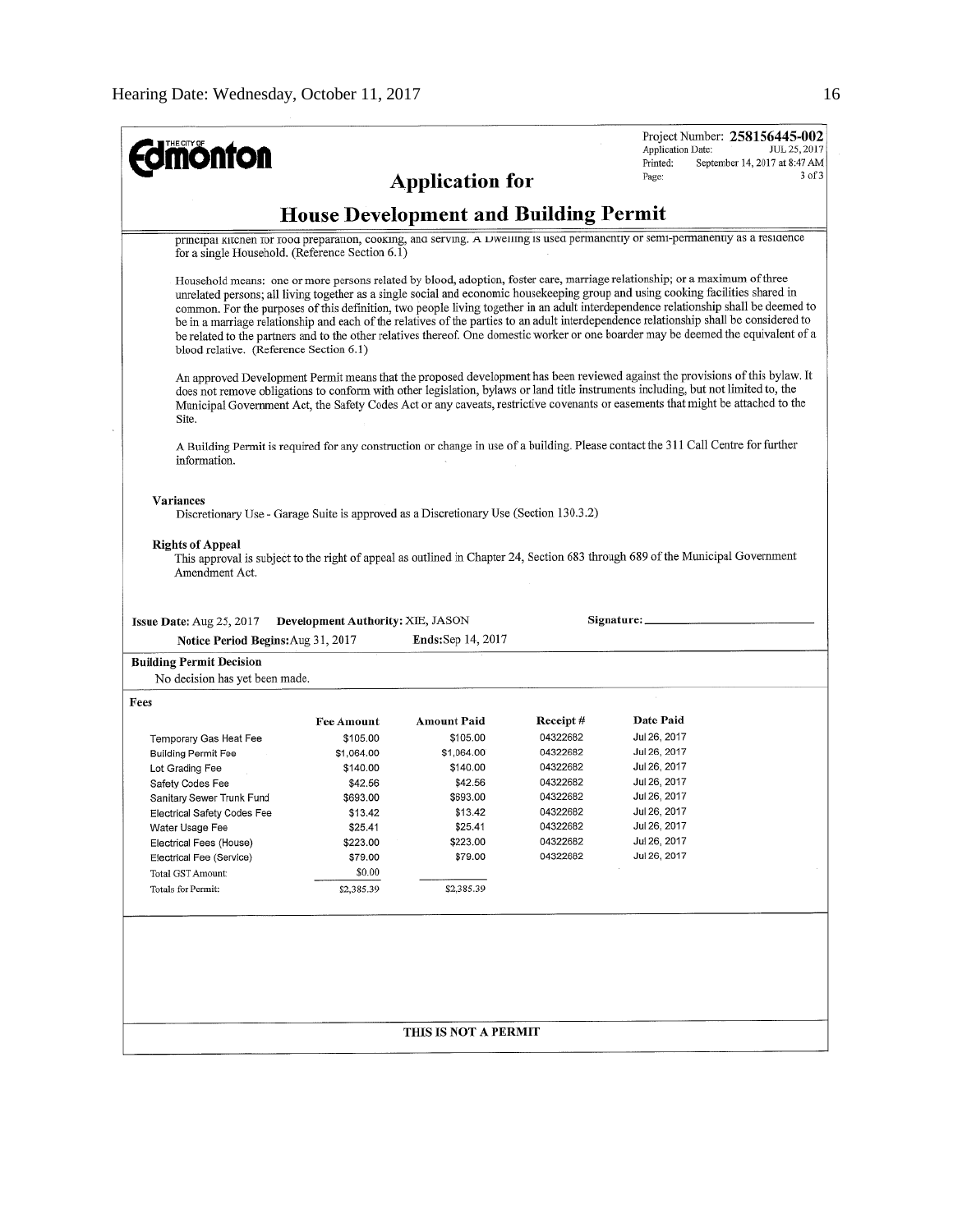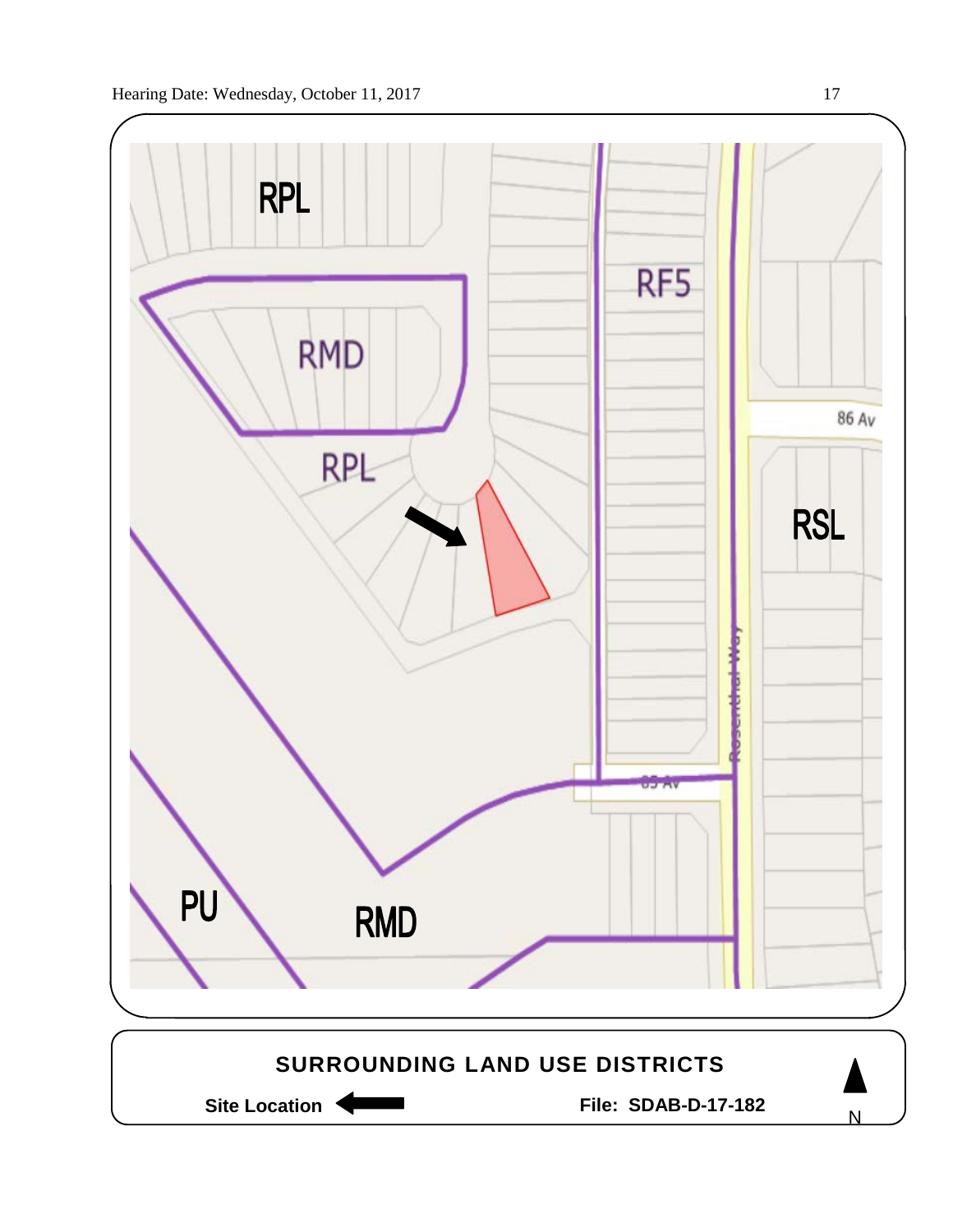# **TO BE RAISED**

#### **ITEM III: 1:30 P.M. FILE: SDAB-D-17-136**

#### AN APPEAL FROM THE DECISION OF THE DEVELOPMENT OFFICER

APPELLANT:

APPLICATION NO.: 237601282-001

APPLICATION TO: Demolish an existing Freestanding Offpremises Sign (existing without permit) and install a Freestanding Minor Digital Off-premises Sign (single-sided facing southeast)

| <b>DECISION OF THE</b>       |                                                |
|------------------------------|------------------------------------------------|
| DEVELOPMENT AUTHORITY:       | Refused                                        |
| <b>DECISION DATE:</b>        | June 14, 2017                                  |
| <b>DATE OF APPEAL:</b>       | June 28, 2017                                  |
| <b>MUNICIPAL DESCRIPTION</b> |                                                |
| OF SUBJECT PROPERTY:         | 8715 - 109 Street NW                           |
| <b>LEGAL DESCRIPTION:</b>    | Plan EDMONTO Lot 7                             |
| ZONE:                        | DC2.528 (Area A) Site Specific                 |
|                              | <b>Development Control Provision</b>           |
| <b>OVERLAY:</b>              | N/A                                            |
| <b>STATUTORY PLAN:</b>       | 109 Street Corridor Area Redevelopment<br>Plan |
|                              |                                                |

#### *Grounds for Appeal*

The Appellant provided the following reasons for appealing the decision of the Development Authority:

> We are replacing an existing static billboard with a digital billboard. It is the same size and going on the same footprint.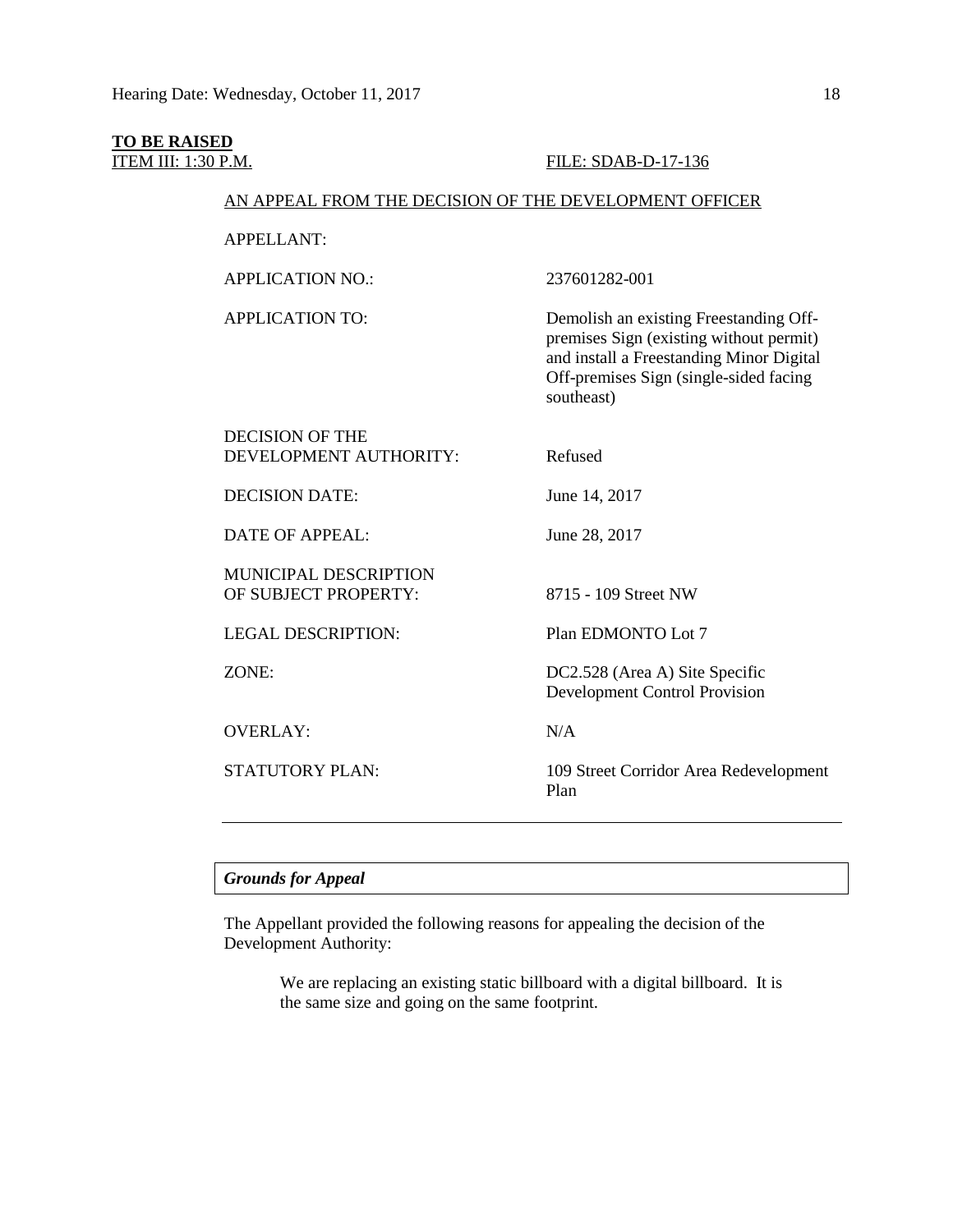#### *General Matters*

#### **Appeal Information:**

The Subdivision and Development Appeal Board, at a hearing on September 20, 2017, made and passed the following motion:

"That the hearing for SDAB-D-17-136 be tabled to October 11 or 12, 2017, at the request of the Appellant in order to provide additional time to review and provide further information to the Board."

The *Municipal Government Act*, RSA 2000, c M-26 states the following:

#### **Grounds for Appeal**

**685(1)** If a development authority

- (a) fails or refuses to issue a development permit to a person,
- (b) issues a development permit subject to conditions, or
- (c) issues an order under section 645,

the person applying for the permit or affected by the order under section 645 may appeal to the subdivision and development appeal board.

#### **Appeals**

**686(1)** A development appeal to a subdivision and development appeal board is commenced by filing a notice of the appeal, containing reasons, with the board within 14 days,

- (a) in the case of an appeal made by a person referred to in section 685(1), after
	- (i) the date on which the person is notified of the order or decision or the issuance of the development permit, or

…

…

#### **Designation of direct control districts**

**641(4)** Despite section 685, if a decision with respect to a development permit application in respect of a direct control district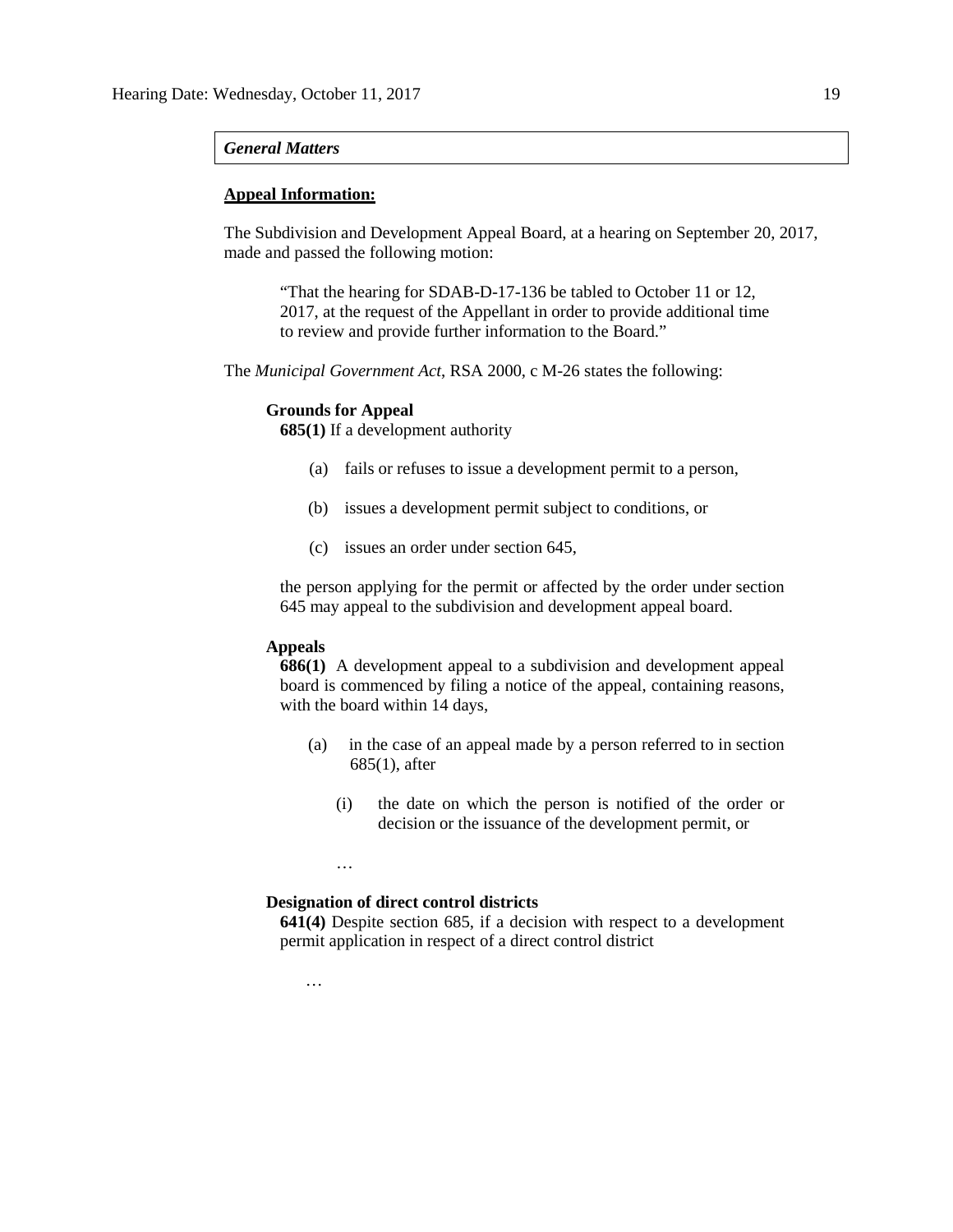(b) is made by a development authority, the appeal is limited to whether the development authority followed the directions of council, and if the subdivision and development appeal board finds that the development authority did not follow the directions it may, in accordance with the directions, substitute its decision for the development authority's decision.

Section 2 of the *Edmonton Zoning Bylaw* concerning Repeal, Enactment and Transition Procedures states the following:

- 2.4 Subject only to the provisions in the Municipal Government Act respecting legal non-conforming Uses and notwithstanding the effect it may have on rights, vested or otherwise, the provisions of this Bylaw govern from the Effective Date onward. In particular, no application for a Development Permit shall be evaluated under the procedural or substantive provisions of the previous Land Use Bylaw after the Effective Date, even if the application was received before the Effective Date.
- …
- 2.6 Any Direct Control Districts that were in effect immediately prior to the Effective date are hereby deemed to continue in full force and effect and are hereby incorporated into Part IV of this Bylaw.
- 2.7 Unless there is an explicit statement to the contrary in a Direct Control District or Provision, any reference in a Direct Control District or Direct Control Provision to a land use bylaw shall be deemed to be a reference to the land use bylaw that was in effect at the time of the creation of the Direct Control District or Provision.

**At the time of the creation of the subject Direct Control Site, the** *City of Edmonton Land Use Bylaw 5996* **was in effect. An Alberta Court of Appeal decision in** *Parkdale-Cromdale Community League Association* **v.** *Edmonton (City),* **2007 ABCA 309 concluded that section 2.7 of the** *Edmonton Zoning Bylaw* **only applies if there is an express cross-reference in a Direct Control Bylaw passed before 2001 to a provision of the old** *Land Use Bylaw***. In the absence of an express reference in the Direct Control Bylaw to the** *Land Use Bylaw 5996***, it does not prevail over section 2.4 of the** *Edmonton Zoning Bylaw.*

#### **Hearing and Decision**

**687(3)** In determining an appeal, the subdivision and development appeal board

- …
- (a.1) must comply with the land use policies and statutory plans and, subject to clause (d), the land use bylaw in effect;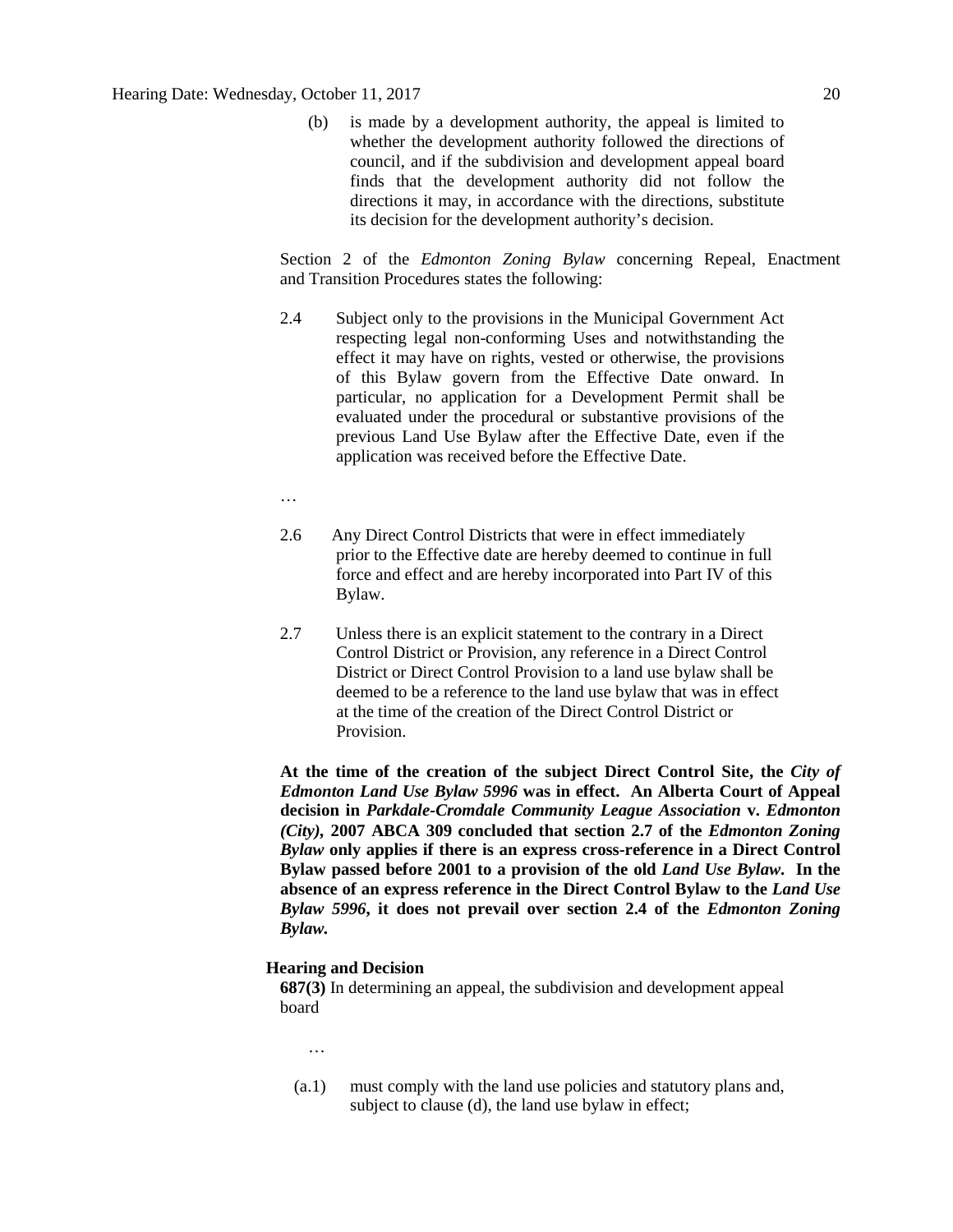…

- (c) may confirm, revoke or vary the order, decision or development permit or any condition attached to any of them or make or substitute an order, decision or permit of its own;
- (d) may make an order or decision or issue or confirm the issue of a development permit even though the proposed development does not comply with the land use bylaw if, in its opinion,
	- (i) the proposed development would not
		- (A) unduly interfere with the amenities of the neighbourhood, or
		- (B) materially interfere with or affect the use, enjoyment or value of neighbouring parcels of land,
	- and
	- (ii) the proposed development conforms with the use prescribed for that land or building in the land use bylaw.

#### **DC2.528 (Area A) Site Specific Development Control Provision:**

DC2.528.1 states that the **General Purpose** of **DC2.528 (Area A)** is:

To establish a Site Specific Development Control District for low intensity commercial, office and service uses with parking to be provided in Area B.

#### **General Provisions from the** *Edmonton Zoning Bylaw 12800***:**

Under section 7.9(6), **Minor Digital Off-premises Signs** means:

any Sign that is remotely changed on or off Site and has a Message Duration greater than or equal to 6 seconds. Minor Digital Off-premises Signs incorporate a technology or method allowing the Sign to change Copy without having to physically or mechanically replace the Sign face or its components. The Copy on such Sign directs attention to a business, activity, product, service or entertainment that cannot be considered as the principal products sold nor a principal business, activity, entertainment or service provided on the premises or Site where the Sign is displayed.

Under section 7.9(7), **Minor Digital On-premises Off-premises Signs** means: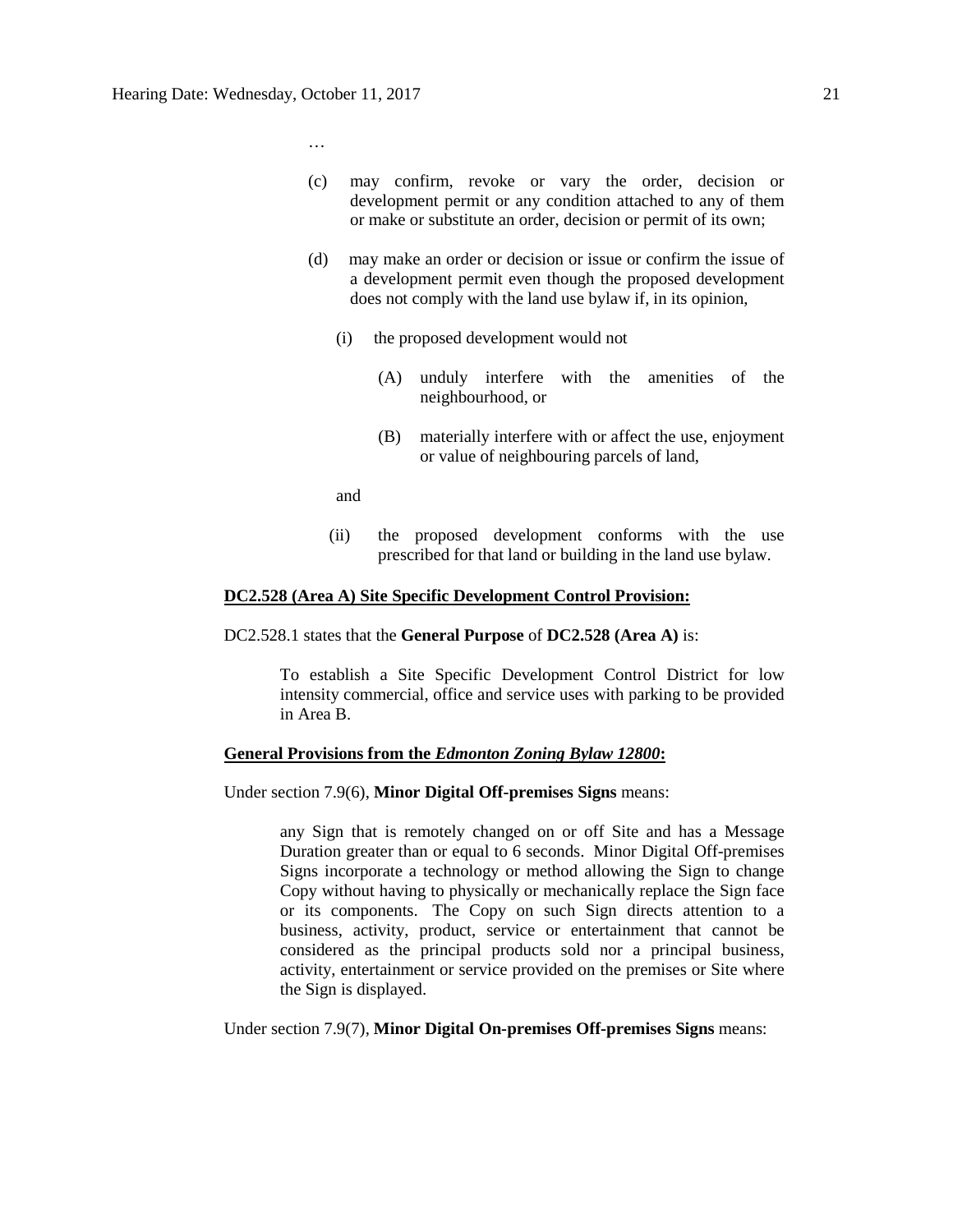any Sign that is remotely changed on or off Site and has a Message Duration greater than or equal to 6 seconds. Minor Digital On-premises Off-premises Signs incorporate a technology or method allowing the Sign to change Copy without having to physically or mechanically replace the Sign face or its components. The Copy on such Sign may include Copy from Minor Digital On-premises Signs and Minor Digital Off-premises Signs.

Under section 6.2(8), **Freestanding Signs** means:

any On-premises or Off-premises Sign supported independently of a building. The Sign may take the form of single or multiple icons, product or corporate symbol, may involve a three dimensional or volumetric representation, may have single or multiple faces and may or may not be permanently fixed to the ground;



Section 720.3(3) states:

All Regulations in the Zoning Bylaw shall apply to development in the Direct Control Provision, unless such Regulations are specifically excluded or modified in a Direct Control Provision.

Section 720.3(4) states "Signs shall comply with the regulations found in Schedule 59H."

Section 800.2(2)(a) of the *City-Wide Master Overlay* states "The Overlay shall not be used in conjunction with a Direct Control Provision".

Schedule 59H.2(2) states:

Where there is no Sign Schedule or criteria contained within the DC2 Provision, **Signs requiring a Development Permit shall be Discretionary Developments in a DC2 Provision** [*emphasis added*]. The Development Officer may consider Sign Applications having regard for all or any of the following:

a. Sign criteria specified within the Development Agreement approved by Council to regulate the Use and development of the Site where the Sign is proposed;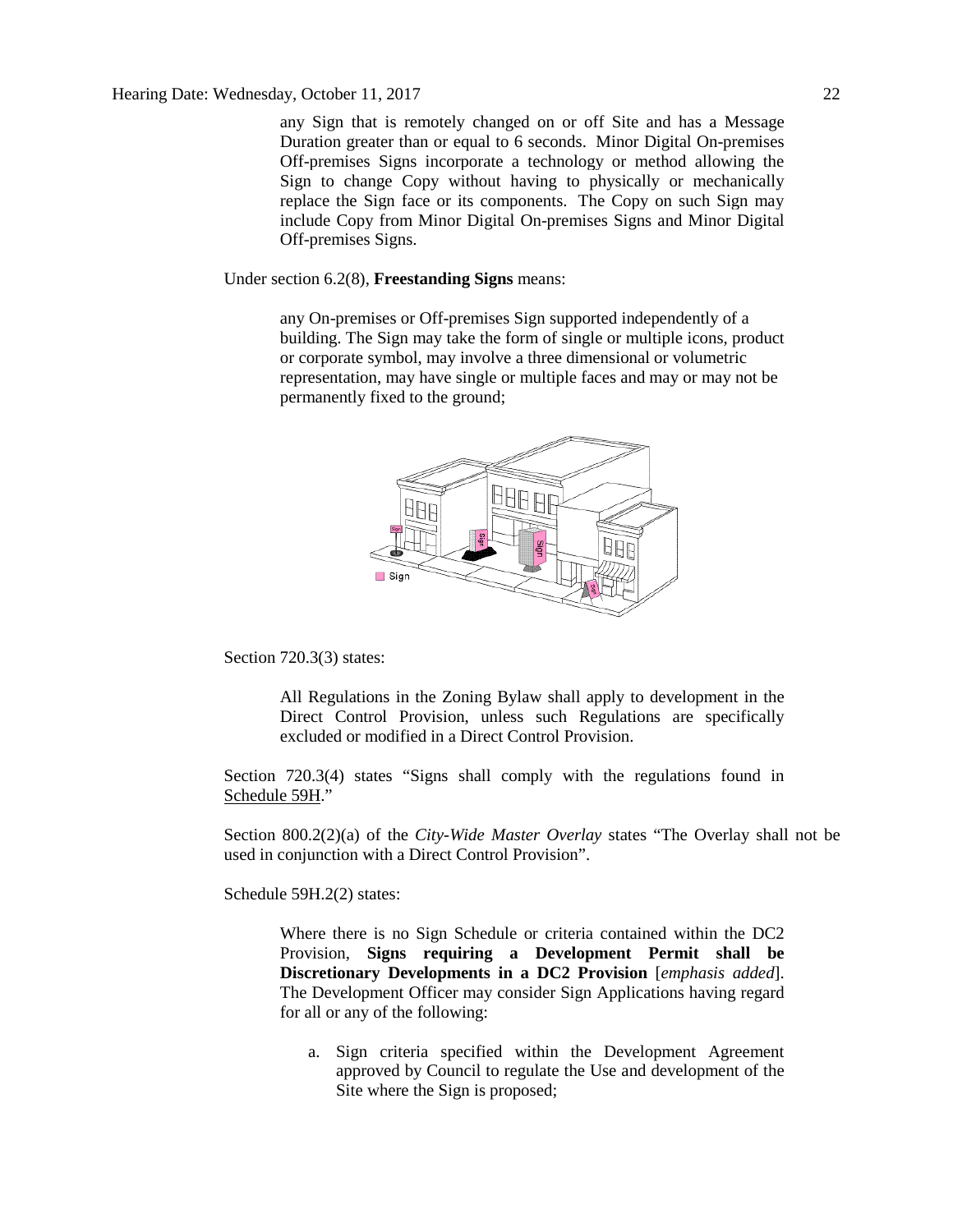- b. the Sign provisions of the Sign Schedules applicable to the Land Use Zones abutting the DC2 Site where the proposed Sign is to be erected; and
- c. the visual harmony and compatibility of the proposed Sign with the architectural character and finish of the development and with the design, location and appearance of other Signs on the development.

Under section 6.1(1), **Abut** or **abutting** means:

immediately contiguous to or physically touching, and when used with respect to a lot or Site, means that the lot or Site physically touches upon another lot, Site, or piece of land, and shares a property line or boundary line with it;



Section 330.4(10) of the **(CB1) Low Intensity Business Zone** states "Signs shall comply with the regulations found in Schedule 59F."

Schedule 59F.3(6) states: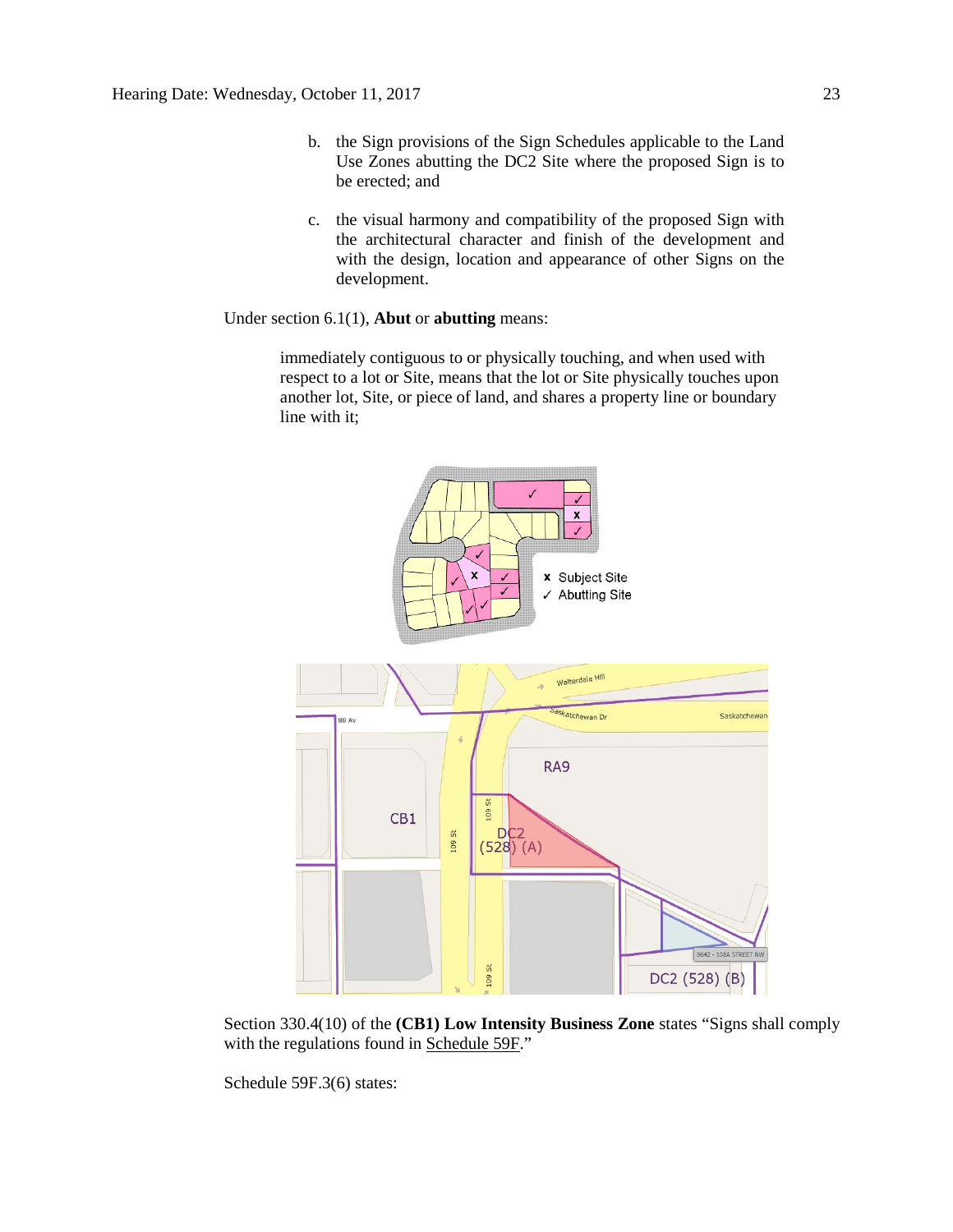Minor Digital On-premises Off-premises Signs and Minor Digital Offpremises Signs shall be subject to the following regulations:

- a. …
- b. the maximum Height shall be  $8.0 \text{ m}$ ;
- c. the maximum Width shall be [16.0 m;](javascript:void(0);)
- d. the maximum Area shall be:
	- i. …
	- ii. [65.0 m2](javascript:void(0);) for proposed Signs that are Freestanding Signs. The maximum combined Area of Digital Sign Copy and any other type of Copy on the same Sign face shall not exceed [65.0 m2;](javascript:void(0);)
- e. proposed Sign locations shall be separated from any other Digital Sign greater than  $8.0 \text{ m}^2$  or Off-premises Sign as follows:

| Proposed Sign Area                                              | Minimum separation<br>distance<br>from Digital Signs<br>greater than<br>$8.0 \text{ m}^2$ or other Off-<br>premises Sign |
|-----------------------------------------------------------------|--------------------------------------------------------------------------------------------------------------------------|
| Greater than $8.0 \text{ m}^2$ to<br>less than $20 \text{ m}^2$ | $100 \text{ m}$                                                                                                          |
| 20 m <sup>2</sup> to 40 m <sup>2</sup>                          | 200 m                                                                                                                    |
| Greater than $40 \text{ m}^2$                                   |                                                                                                                          |

The separation shall be applied from the larger Off-premises Sign or Digital Sign location.

- f. …
- g. …
- h. …
- i. …
- j. proposed Signs with an Area greater than  $8.0 \text{ m}^2$ shall not be located within any Setback;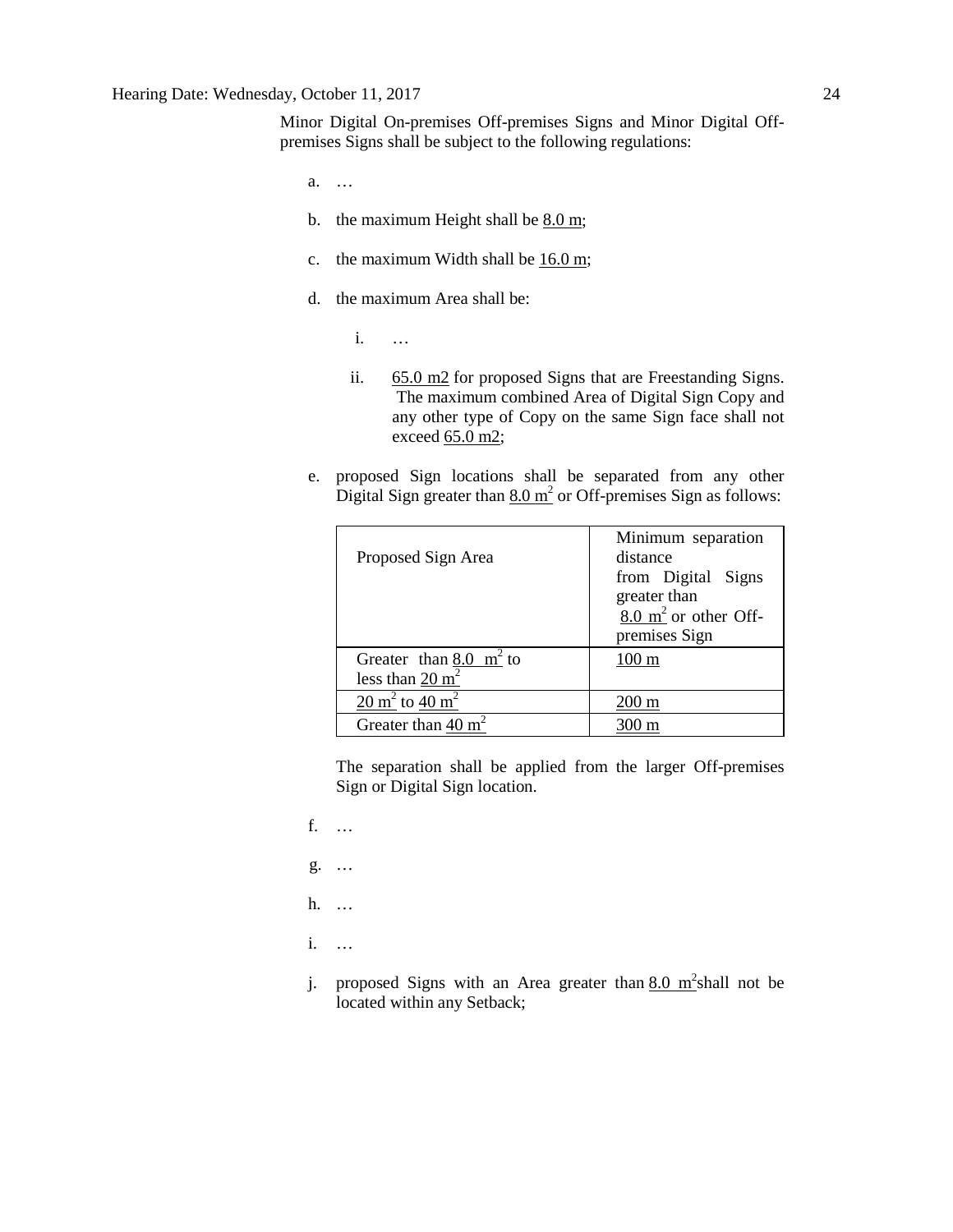- k. the maximum number of Freestanding On-premises Signs, Roof On-premises Signs, Major Digital Signs, Minor Digital Onpremises Signs, Minor Digital On-premises Off-premises Signs and Minor Digital Off-premises Signs on a Site shall be four; and
- l. an application for the renewal of a Sign with a lawful permit existing at the time of the passage of Bylaw 15892 will not be refused for the sole reason that it does not comply with all development regulations of this Bylaw. Application renewals shall demonstrate that the Sign meets the automatic light level controls outlined in Section 59.2(5) and traffic safety regulations in Section 59.2(2).

#### **Development Officer's Determination:**

**As per the sign schedule of abutting CB1 Zone, proposed Digital Signs shall be separated from other Off-premises Sign and the separation distance shall be applied from larger off premises sign (Section 59F.3(6)(e))**

**The Roof Off-premises sign located west of proposed sign requires a 300 m separation Proposed Separation: 57 m Deficient by: 243 m**

*Section 59 Sign Regulations – General Provisions and Section 13 Development Permit Application (Additional Information)*

Section 13.1<sup>(3)</sup> states:

The Development Officer may require an applicant to submit such additional information as considered necessary to verify the compliance of the proposed Use or development with the regulations of this Bylaw.

Section 59.2(15) states:

Major Digital Signs, Minor Digital On-premises Signs, Minor Digital Off-premises Signs, and Minor Digital On-premises Off-premises Signs shall not be Roof Signs, Projecting Signs or Temporary Signs.

Under section 6.2(21), **Roof Signs** means:

any Sign erected upon, against, or above a roof, or on top of or above, the parapet of a building;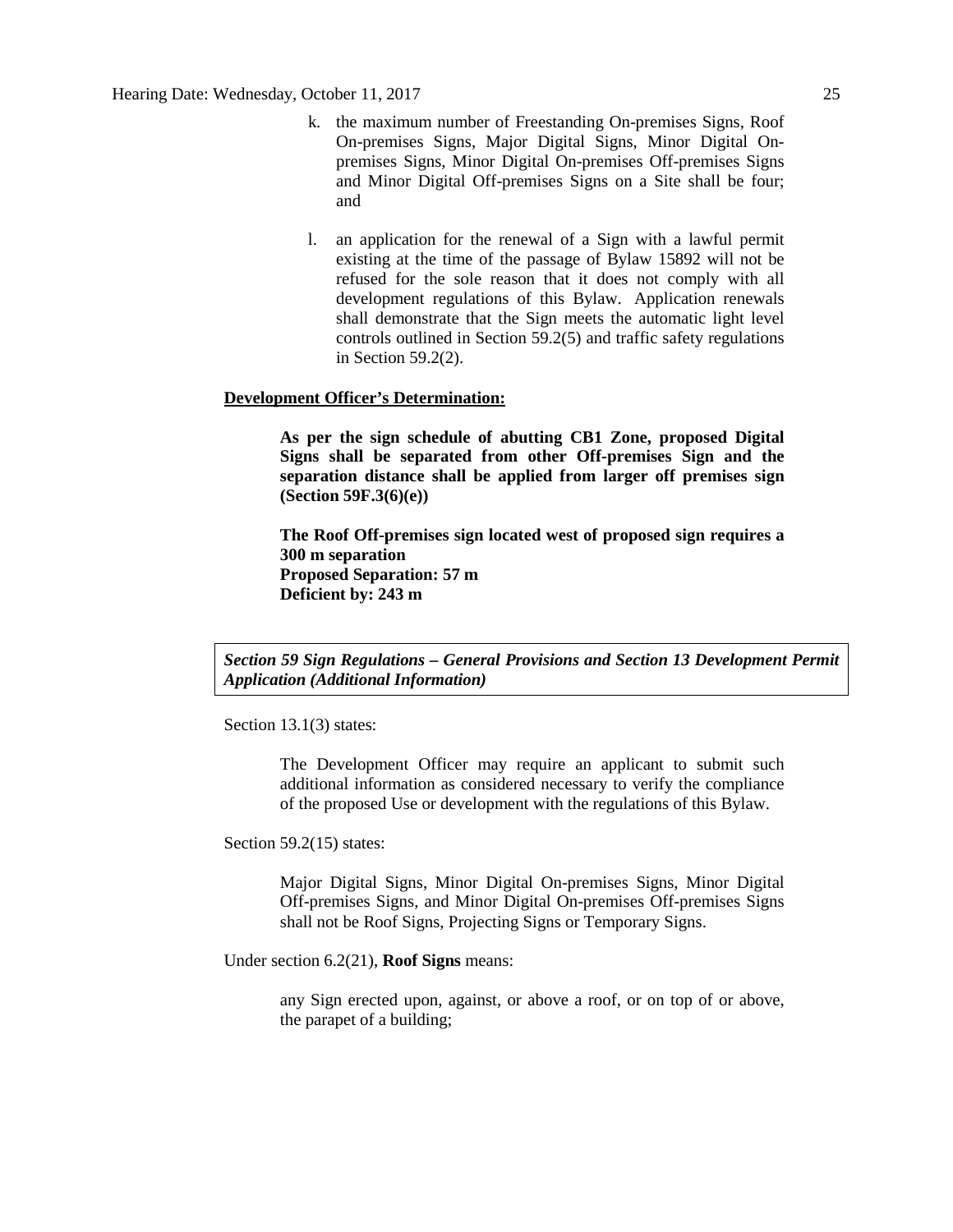

#### **Development Officer's Determination:**

**3) The Development Officer may require an applicant to submit such additional information as considered necessary to verify the compliance of the proposed Use or development with the regulations of this Bylaw (Section 13.1(3))**

**The proposed Freestanding Minor Digital Off-premises Sign is located 7 m east of property line abutting 109 street with no dimension from north property line contrary to Section 13.4(3)(v). The building as per survey plan submitted located 0.6 m from North property line. There was no clarity provided on how the sign pole can be installed behind the building with varied setback and an existing fence wall 0.2 m wide.**

**Moreover, the sign as indicated on survey plan overhangs on top of the roof which as per Section 6.2(21) will be classified as a Roof Sign, which is contrary to Section 59.2(15), as Minor Digital Signs shall not be Roof Signs.**

**Note: The sign location does not have required accessability for installation and maintenance of sign.**

*109 Street Corridor Area Redevelopment Plan*

Policy 3.2.3.5 of the *109 Street Corridor Area Redevelopment Plan* states:

Signage must be of a scale and type that respects the compact, pedestrian-oriented character of the District and related to local businesses. Billboards, roof-top, digital and off-premise signage of any type will not be permitted.

**Development Officer's Determination:**

**Off-premises signage is not permitted in 109 Street Corridor Area Redevelopment Plan. Furthermore, the proposed Sign does not relate to local businesses and does not confirm to the pedestrian oriented character of the district.**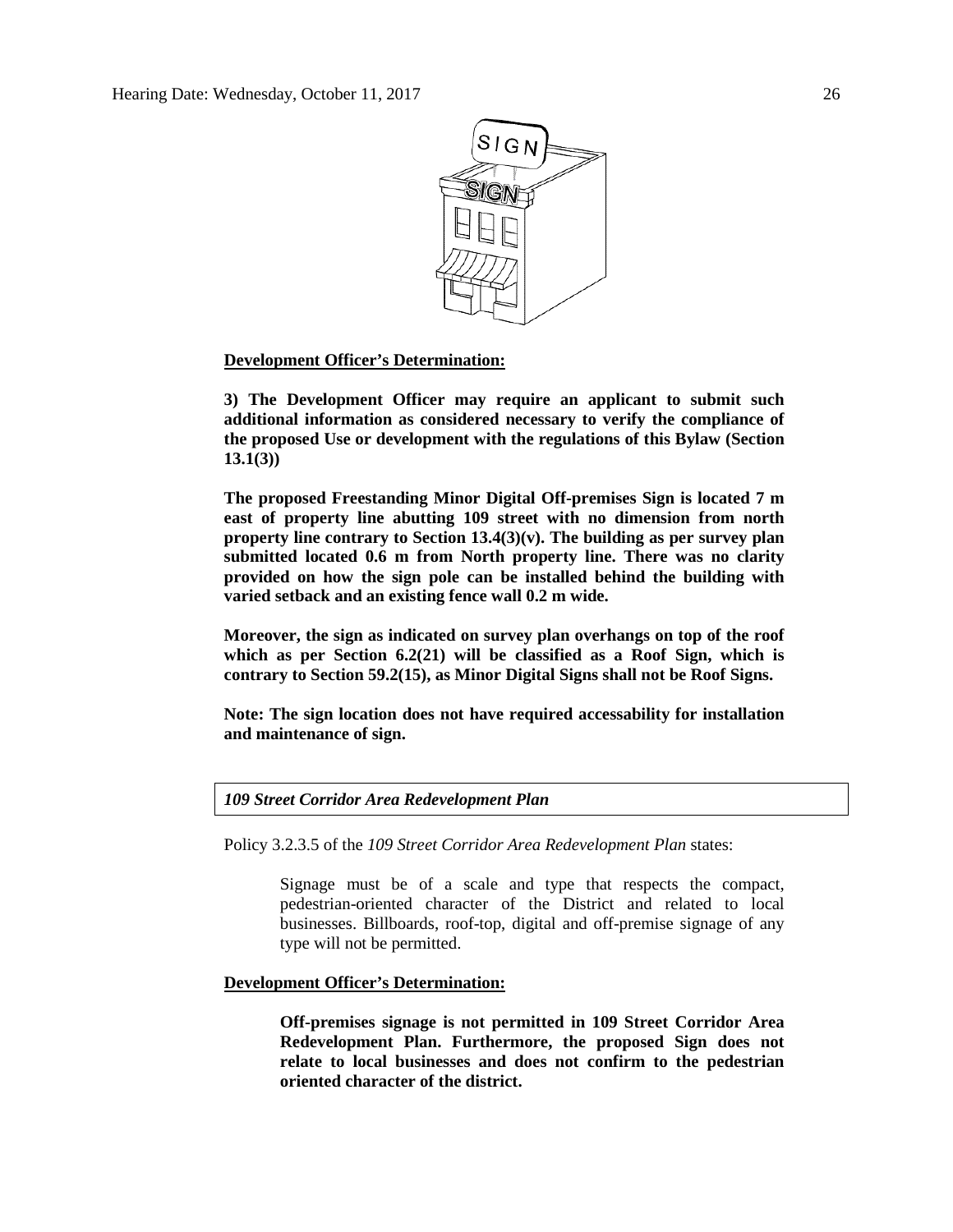*Edmonton Land Use Bylaw 5996*

#### **Schedule 79J - Sign Schedule for Land Use Districts: DC1, DC2 and HA**

Schedule 79J.1(2) states:

Signs requiring a Development Permit may be allowed for developments in a DC2 District at the discretion of the Development Officer who shall have regard for all or any of the following:

- a) Sign criteria specified within the Development Agreement approved by Council to regulate the use and development of the site where the Sign is proposed;
- b) the Sign provisions of the Sign Schedules applicable to the Land Use Districts abutting the DC2 site where the proposed Sign is to be erected; and
- c) the visual harmony and compatibility of the proposed Sign with the architectural character and finish of the development and with the design, location and appearance of other Signs on the development.

#### **Development Officer's Determination:**

**2) Signs requiring a Development Permit may be allowed for developments in a DC2 District at the discretion of the Development Officer who shall have regard for all or any of the following:**

**b) The Sign provisions of the Sign Schedules applicable to the Land Use Districts abutting the DC2 site where the proposed Sign is to be erected (79J.1(2)(b) - LUB 5996)**

**c) The visual harmony and compatibility of the proposed Sign with the architectural character and finish of the development and with the design, location and appearance of other Signs on the development (79J.1(2)(c) - LUB 5996)**

**In the opinion of Development Authority the location of proposed sign does not blend with architectural character of existing development. The existing building has a varied roof pitch and there is no rendering/ evidence provided by the applicant showing the compatibility of sign with the existing building.** 

*Previous Subdivision and Development Appeal Board Decisions*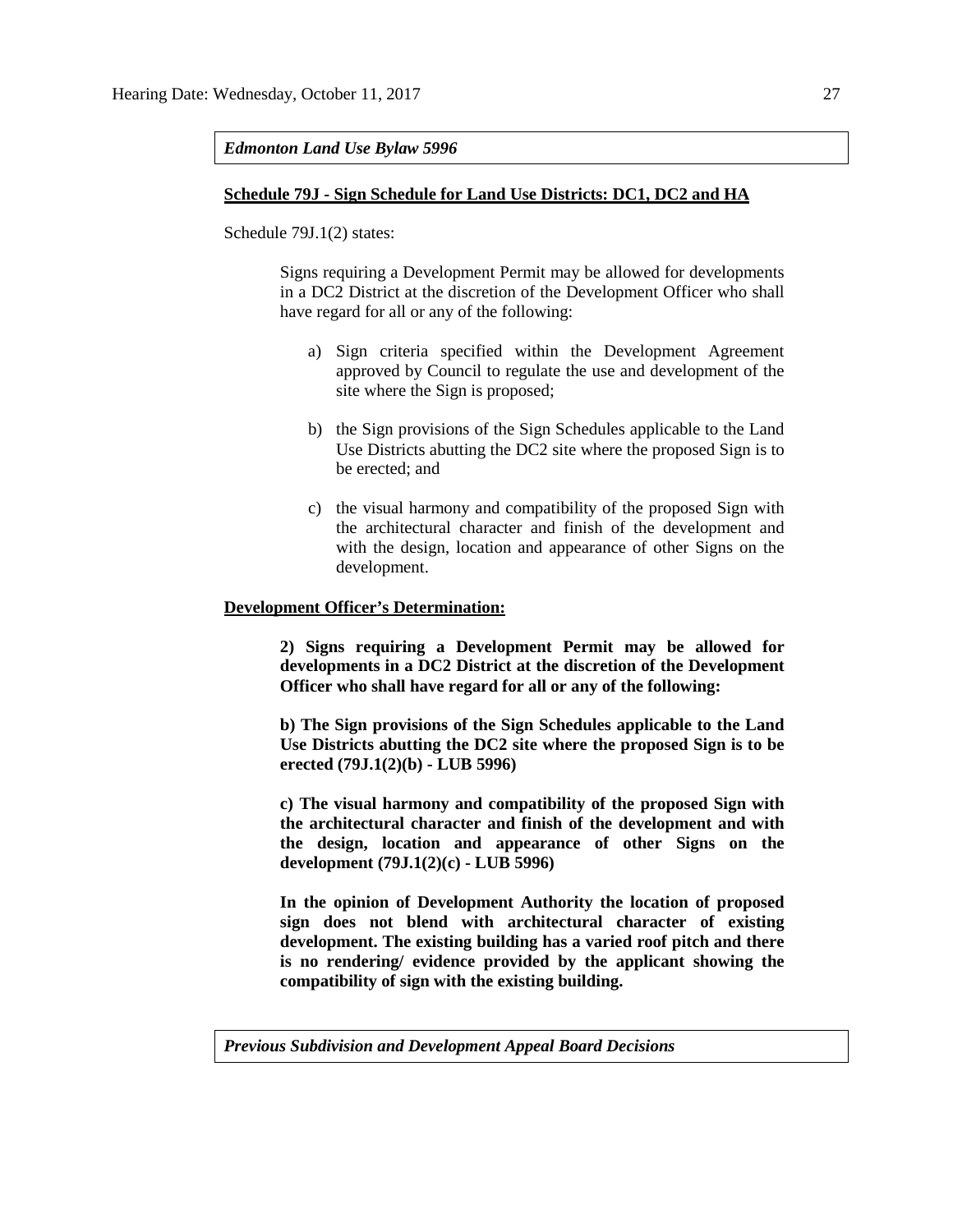Hearing Date: Wednesday, October 11, 2017 28

| <b>SDAB Number</b>   | <b>Application</b>                                                                                                                                                        | <b>DECISION</b>                                                                                                                                                                                                                                                               |
|----------------------|---------------------------------------------------------------------------------------------------------------------------------------------------------------------------|-------------------------------------------------------------------------------------------------------------------------------------------------------------------------------------------------------------------------------------------------------------------------------|
| <b>SDAB-D-13-089</b> | To convert an existing Off-<br>premises Freestanding Sign<br>to a Minor Digital Off-<br>premises Freestanding Sign                                                        | June 13, 2013; that the appeal be<br>DENIED and the decision of<br>refusal by the Development<br>Authority CONFIRMED.                                                                                                                                                         |
| <b>SDAB-D-11-052</b> | To replace the copy portion<br>of an existing Freestanding<br>Off-premises Sign with a<br>Digital Freestanding Off-<br>premises Sign with support<br>structure to remain. | March 25, 2011; the Board does<br>not have jurisdiction (Based on the<br>evidence provided, the Board<br>applied the provisions of Section<br>$686(1)(a)(i)$ of the Municipal<br>Government Act, and finds that the<br>appeal was not filed within the<br>allowable 14 days). |

#### Notice to Applicant/Appellant

\_\_\_\_\_\_\_\_\_\_\_\_\_\_\_\_\_\_\_\_\_\_\_\_\_\_\_\_\_\_\_\_\_\_\_\_\_\_\_\_\_\_\_\_\_\_\_\_\_\_\_\_\_\_\_\_\_\_\_\_\_\_\_\_\_\_\_\_\_\_\_\_

Provincial legislation requires that the Subdivision and Development Appeal Board issue its official decision in writing within fifteen days of the conclusion of the hearing. Bylaw No. 11136 requires that a verbal announcement of the Board's decision shall be made at the conclusion of the hearing of an appeal, but the verbal decision is not final nor binding on the Board until the decision has been given in writing in accordance with the *Municipal Government Act*.

\_\_\_\_\_\_\_\_\_\_\_\_\_\_\_\_\_\_\_\_\_\_\_\_\_\_\_\_\_\_\_\_\_\_\_\_\_\_\_\_\_\_\_\_\_\_\_\_\_\_\_\_\_\_\_\_\_\_\_\_\_\_\_\_\_\_\_\_\_\_\_\_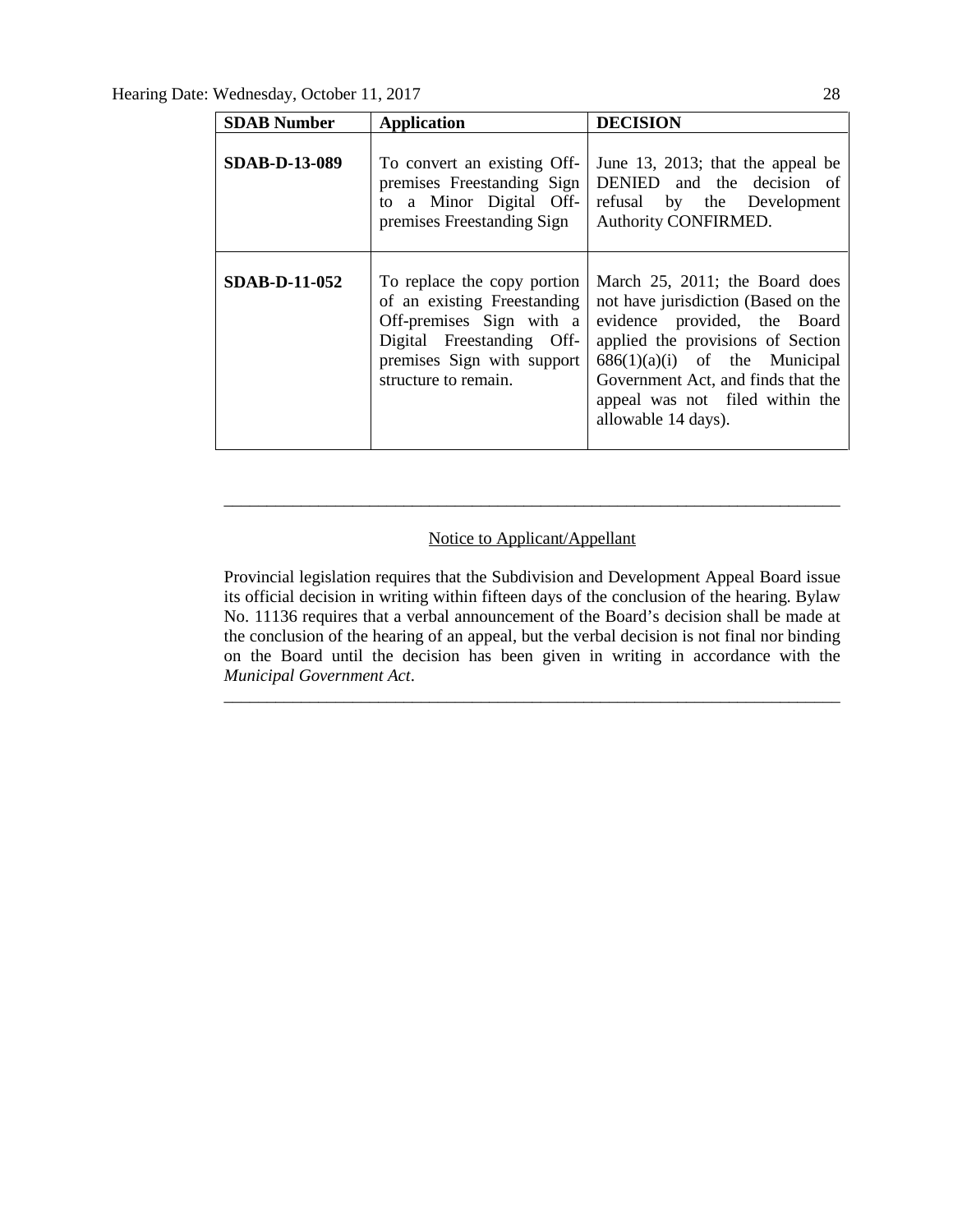| <b>mönton</b>                                                                                   | Project Number: 237601282-001<br>Application Date;<br>DEC 15, 2016<br>June 29, 2017 at 3:25 PM<br>Printed:                          |  |  |
|-------------------------------------------------------------------------------------------------|-------------------------------------------------------------------------------------------------------------------------------------|--|--|
| <b>Application for</b>                                                                          | $1$ of $3$<br>Page:                                                                                                                 |  |  |
|                                                                                                 |                                                                                                                                     |  |  |
|                                                                                                 | <b>Sign Combo Permit</b>                                                                                                            |  |  |
| This document is a Development Permit Decision for the development application described below. |                                                                                                                                     |  |  |
| Applicant                                                                                       | Property Address(es) and Legal Description(s)                                                                                       |  |  |
|                                                                                                 | 8715 - 109 STREET NW                                                                                                                |  |  |
|                                                                                                 | Plan EDMONTO Lot 7                                                                                                                  |  |  |
|                                                                                                 | Location(s) of Work                                                                                                                 |  |  |
|                                                                                                 | 8715 - 109 STREET NW<br>Suite:                                                                                                      |  |  |
|                                                                                                 | Entryway: 8715 - 109 STREET NW                                                                                                      |  |  |
|                                                                                                 | Building:<br>8715 - 109 STREET NW                                                                                                   |  |  |
| <b>Scope of Application</b>                                                                     |                                                                                                                                     |  |  |
| Sign (Single sided facing SE)                                                                   | To demolish an exiting Freestanding Off-premises Sign (Existing without Permit) & install a Freestanding Minor Digital Off-premises |  |  |
| <b>Permit Details</b>                                                                           |                                                                                                                                     |  |  |
|                                                                                                 |                                                                                                                                     |  |  |
| ASA Sticker No./Name of Engineer:                                                               | Class of Permit:                                                                                                                    |  |  |
| Construction Value: 110000                                                                      | Expiry Date:                                                                                                                        |  |  |
| Fascia Off-premises Sign: 0                                                                     | Freestanding Off-premises Sign: 0                                                                                                   |  |  |
| Fascia On-premises Sign: 0                                                                      | Freestanding On-premises Sign: 0                                                                                                    |  |  |
| Roof Off-premises Sign: 0                                                                       | Projecting Off-premises Sign: 0                                                                                                     |  |  |
| Roof On-premises Sign: 0                                                                        | Projecting On-premises Sign: 0                                                                                                      |  |  |
| Minor Digital On-premises Sign: 0                                                               | Replacement Panel on Existing Sign: 0                                                                                               |  |  |
| Minor Digital Off-premises Sign: 1                                                              | Comprehensive Sign Design: 0                                                                                                        |  |  |
| Minor Digital On/Off-premises Sign: 0                                                           | Major Digital Sign: 0                                                                                                               |  |  |
|                                                                                                 |                                                                                                                                     |  |  |
| I/We certify that the above noted details are correct.                                          |                                                                                                                                     |  |  |
| Applicant signature:                                                                            |                                                                                                                                     |  |  |
| <b>Development Application Decision</b><br>Refused                                              |                                                                                                                                     |  |  |
|                                                                                                 |                                                                                                                                     |  |  |
|                                                                                                 |                                                                                                                                     |  |  |
|                                                                                                 |                                                                                                                                     |  |  |
|                                                                                                 |                                                                                                                                     |  |  |
|                                                                                                 |                                                                                                                                     |  |  |
|                                                                                                 |                                                                                                                                     |  |  |
|                                                                                                 |                                                                                                                                     |  |  |
|                                                                                                 |                                                                                                                                     |  |  |
|                                                                                                 |                                                                                                                                     |  |  |
|                                                                                                 |                                                                                                                                     |  |  |
|                                                                                                 |                                                                                                                                     |  |  |
|                                                                                                 |                                                                                                                                     |  |  |
|                                                                                                 |                                                                                                                                     |  |  |
|                                                                                                 |                                                                                                                                     |  |  |
| THIS IS NOT A PERMIT                                                                            |                                                                                                                                     |  |  |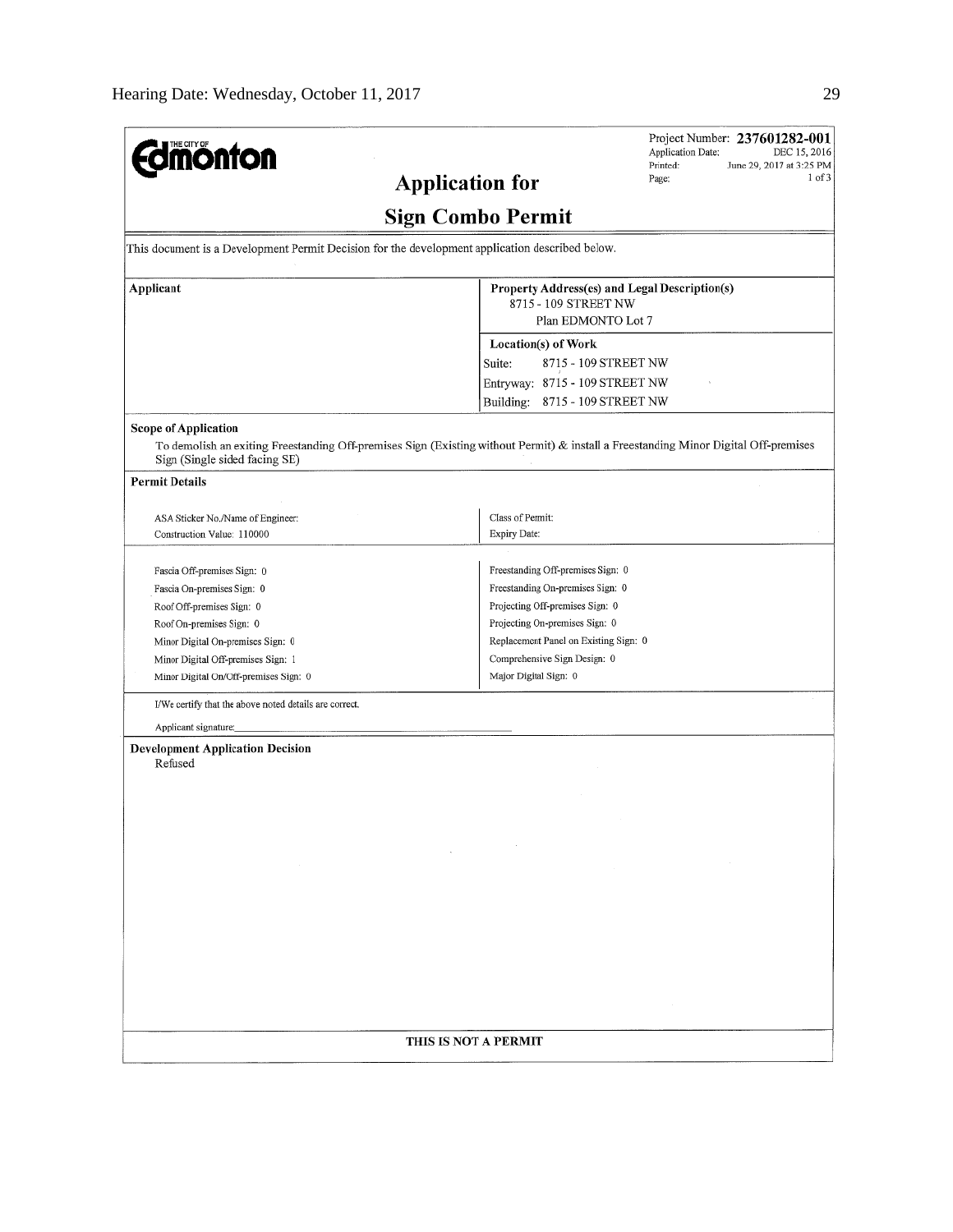| <b>Imonton</b>                                   |                                                                                                                                                                                                                                                                                                                                                                                                                                                |                                             |                                   | Application Date:<br>Printed:             | Project Number: 237601282-001<br>DEC 15, 2016<br>June 29, 2017 at 3:25 PM |
|--------------------------------------------------|------------------------------------------------------------------------------------------------------------------------------------------------------------------------------------------------------------------------------------------------------------------------------------------------------------------------------------------------------------------------------------------------------------------------------------------------|---------------------------------------------|-----------------------------------|-------------------------------------------|---------------------------------------------------------------------------|
|                                                  |                                                                                                                                                                                                                                                                                                                                                                                                                                                | <b>Application for</b>                      |                                   | Page:                                     | $2$ of $3$                                                                |
|                                                  |                                                                                                                                                                                                                                                                                                                                                                                                                                                | <b>Sign Combo Permit</b>                    |                                   |                                           |                                                                           |
| <b>Reason for Refusal</b><br>Corridor ARP)       | 1) Signage must be of a scale and type that respects the compact, pedestrian-oriented character of the District and related to local<br>businesses. Billboards, roof-top, digital and off-premise signage of any type will not be permitted (Section 3.2.3.5 109 Street                                                                                                                                                                        |                                             |                                   |                                           |                                                                           |
|                                                  | Off-premises signage is not permitted in 109 Street Corridor Area Redevelopment Plan. Furthermore, the proposed Sign does not<br>relate to local businesses and does not confirm to the pedestrian oriented character of the district.                                                                                                                                                                                                         |                                             |                                   |                                           |                                                                           |
|                                                  | 2) Signs requiring a Development Permit may be allowed for developments in a DC2 District at the discretion of the Development<br>Officer who shall have regard for all or any of the following:                                                                                                                                                                                                                                               |                                             |                                   |                                           |                                                                           |
|                                                  | b) The Sign provisions of the Sign Schedules applicable to the Land Use Districts abutting the DC2 site where the proposed Sign is<br>to be erected (79J.1(2)(b) - LUB 5996)                                                                                                                                                                                                                                                                   |                                             |                                   |                                           |                                                                           |
| Proposed Separation: 57 m<br>Deficient by: 243 m | As per the sign schedule of abutting CB1 Zone, proposed Digital Signs shall be separated from other Off-premises Sign and the<br>separation distance shall be applied from larger off premises sign (Section 59F.3( $6$ )( $e$ ))<br>The Roof Off-premises sign located West of proposed sign requires a 300 m separation                                                                                                                      |                                             |                                   |                                           |                                                                           |
|                                                  | c) The visual harmony and compatibility of the proposed Sign with the architectural character and finish of the development and<br>with the design, location and appearance of other Signs on the development $(79J.1(2)(c)$ - LUB 5996)                                                                                                                                                                                                       |                                             |                                   |                                           |                                                                           |
|                                                  | In the opinion of Development Authority the location of proposed sign does not blend with architectural character of existing<br>development. The existing building has a varied roof pitch and there is no rendering/evidence provided by the applicant showing<br>the compatibility of sign with the existing building.                                                                                                                      |                                             |                                   |                                           |                                                                           |
|                                                  | 3) The Development Officer may require an applicant to submit such additional information as considered necessary to verify the<br>compliance of the proposed Use or development with the regulations of this Bylaw (Section 13.1(3))                                                                                                                                                                                                          |                                             |                                   |                                           |                                                                           |
|                                                  | The proposed Freestanding Minor Digital Off-premises Sign is located 7 m east of property line abutting 109 street with no<br>dimension from north property line contrary to Section $13.4(3)(v)$ . The building as per survey plan submitted located 0.6 m from<br>North property line. There was no clarity provided on how the sign pole can be installed behind the building with varied setback<br>and an existing fence wall 0.2 m wide. |                                             |                                   |                                           |                                                                           |
|                                                  | Moreover, the sign as indicated on survey plan overhangs on top of the roof which as per Section 6.2(21) will be classified as a<br>Roof Sign, which is contrary to Section 59.2(15), as Minor Digital Signs shall not be Roof Signs.                                                                                                                                                                                                          |                                             |                                   |                                           |                                                                           |
|                                                  | Note: The sign location does not have required accessability for installation and maintenance of sign.                                                                                                                                                                                                                                                                                                                                         |                                             |                                   |                                           |                                                                           |
| <b>Rights of Appeal</b>                          | The Applicant has the right of appeal within 14 days of receiving notice of the Development Application Decision, as outlined in<br>Chapter 24, Section 683 through 689 of the Municipal Government Amendment Act.                                                                                                                                                                                                                             |                                             |                                   |                                           |                                                                           |
| <b>Issue Date:</b> Jun $14, 2017$                | Development Authority: AHUJA, SACHIN                                                                                                                                                                                                                                                                                                                                                                                                           |                                             |                                   | Signature:                                |                                                                           |
| Fees                                             |                                                                                                                                                                                                                                                                                                                                                                                                                                                |                                             |                                   |                                           |                                                                           |
| Safety Codes Fee<br>Sign Building Permit Fee     | <b>Fee Amount</b><br>\$44.00<br>\$1,100.00                                                                                                                                                                                                                                                                                                                                                                                                     | <b>Amount Paid</b><br>\$44.00<br>\$1,100.00 | Receipt #<br>03812107<br>03812107 | Date Paid<br>Dec 15, 2016<br>Dec 15, 2016 |                                                                           |
|                                                  |                                                                                                                                                                                                                                                                                                                                                                                                                                                | THIS IS NOT A PERMIT                        |                                   |                                           |                                                                           |
|                                                  |                                                                                                                                                                                                                                                                                                                                                                                                                                                |                                             |                                   |                                           |                                                                           |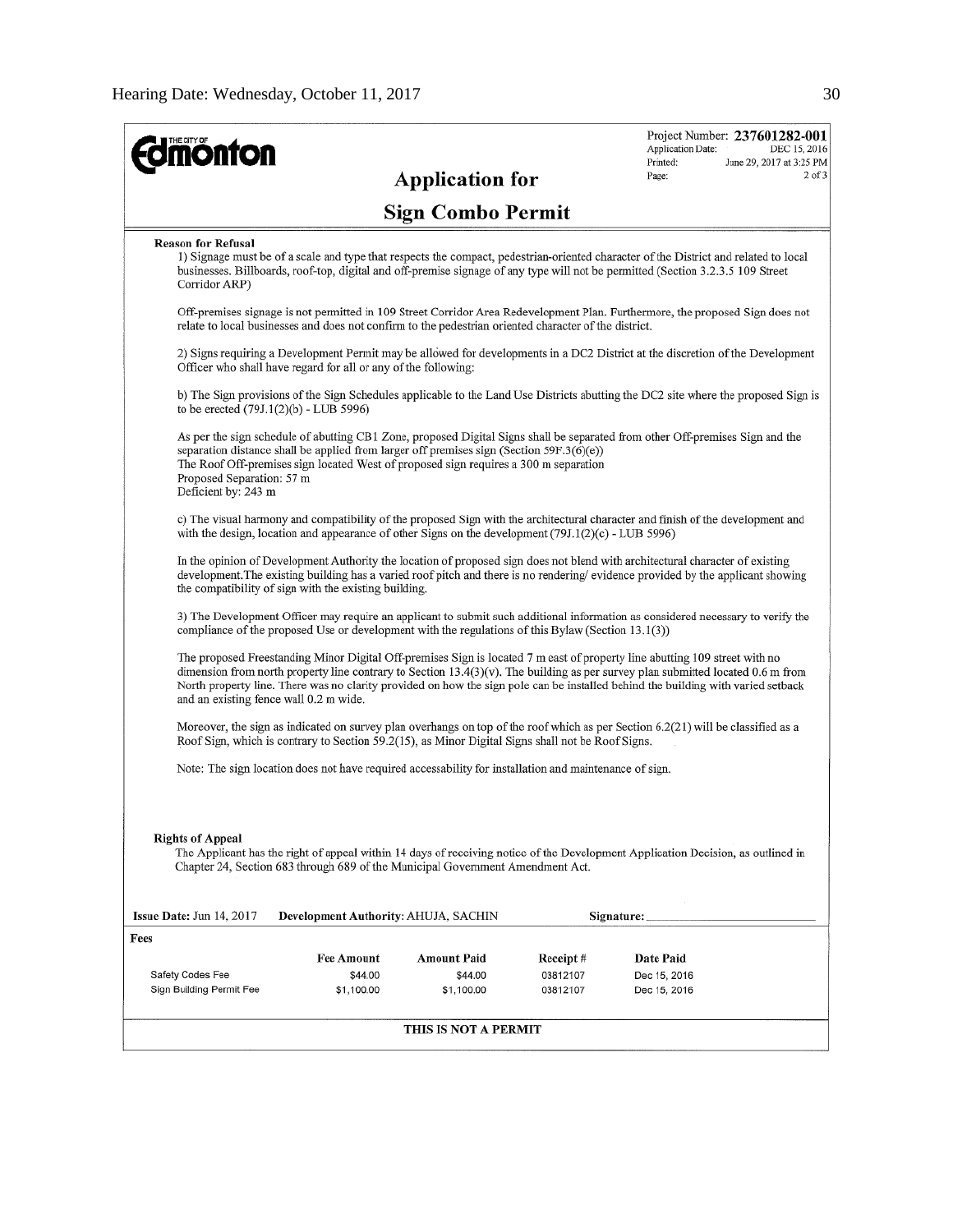| <b>Imonton</b>                                                               |                                                       | <b>Application for</b>                       |                      | Application Date:<br>Printed:<br>Page: | Project Number: 237601282-001<br>DEC 15, 2016<br>June 29, 2017 at 3:25 PM<br>3 of 3 |
|------------------------------------------------------------------------------|-------------------------------------------------------|----------------------------------------------|----------------------|----------------------------------------|-------------------------------------------------------------------------------------|
|                                                                              |                                                       | <b>Sign Combo Permit</b>                     |                      |                                        |                                                                                     |
| Fees                                                                         |                                                       |                                              |                      |                                        |                                                                                     |
| Sign Dev Appl Fee - Digital Signs<br>Total GST Amount:<br>Totals for Permit: | <b>Fee Amount</b><br>\$425.00<br>\$0.00<br>\$1,569.00 | <b>Amount Paid</b><br>\$425.00<br>\$1,569.00 | Receipt#<br>03812107 | Date Paid<br>Dec 15, 2016              |                                                                                     |
|                                                                              |                                                       | $\tau$                                       |                      |                                        |                                                                                     |
|                                                                              |                                                       |                                              |                      |                                        |                                                                                     |
|                                                                              |                                                       |                                              |                      |                                        |                                                                                     |
|                                                                              |                                                       |                                              |                      |                                        |                                                                                     |
|                                                                              |                                                       |                                              |                      |                                        |                                                                                     |
|                                                                              |                                                       |                                              |                      |                                        |                                                                                     |
|                                                                              |                                                       |                                              |                      |                                        |                                                                                     |
|                                                                              |                                                       |                                              |                      |                                        |                                                                                     |
|                                                                              |                                                       |                                              |                      |                                        |                                                                                     |
|                                                                              |                                                       |                                              |                      |                                        |                                                                                     |
|                                                                              |                                                       |                                              |                      |                                        |                                                                                     |
|                                                                              |                                                       |                                              |                      |                                        |                                                                                     |
|                                                                              |                                                       |                                              |                      |                                        |                                                                                     |
|                                                                              |                                                       |                                              |                      |                                        |                                                                                     |
|                                                                              | $\cdot$                                               |                                              |                      |                                        |                                                                                     |
|                                                                              |                                                       |                                              |                      |                                        |                                                                                     |
|                                                                              |                                                       |                                              |                      |                                        |                                                                                     |
|                                                                              |                                                       |                                              |                      |                                        |                                                                                     |
|                                                                              |                                                       |                                              |                      |                                        |                                                                                     |
|                                                                              |                                                       |                                              |                      |                                        |                                                                                     |
|                                                                              |                                                       | THIS IS NOT A PERMIT                         |                      |                                        |                                                                                     |